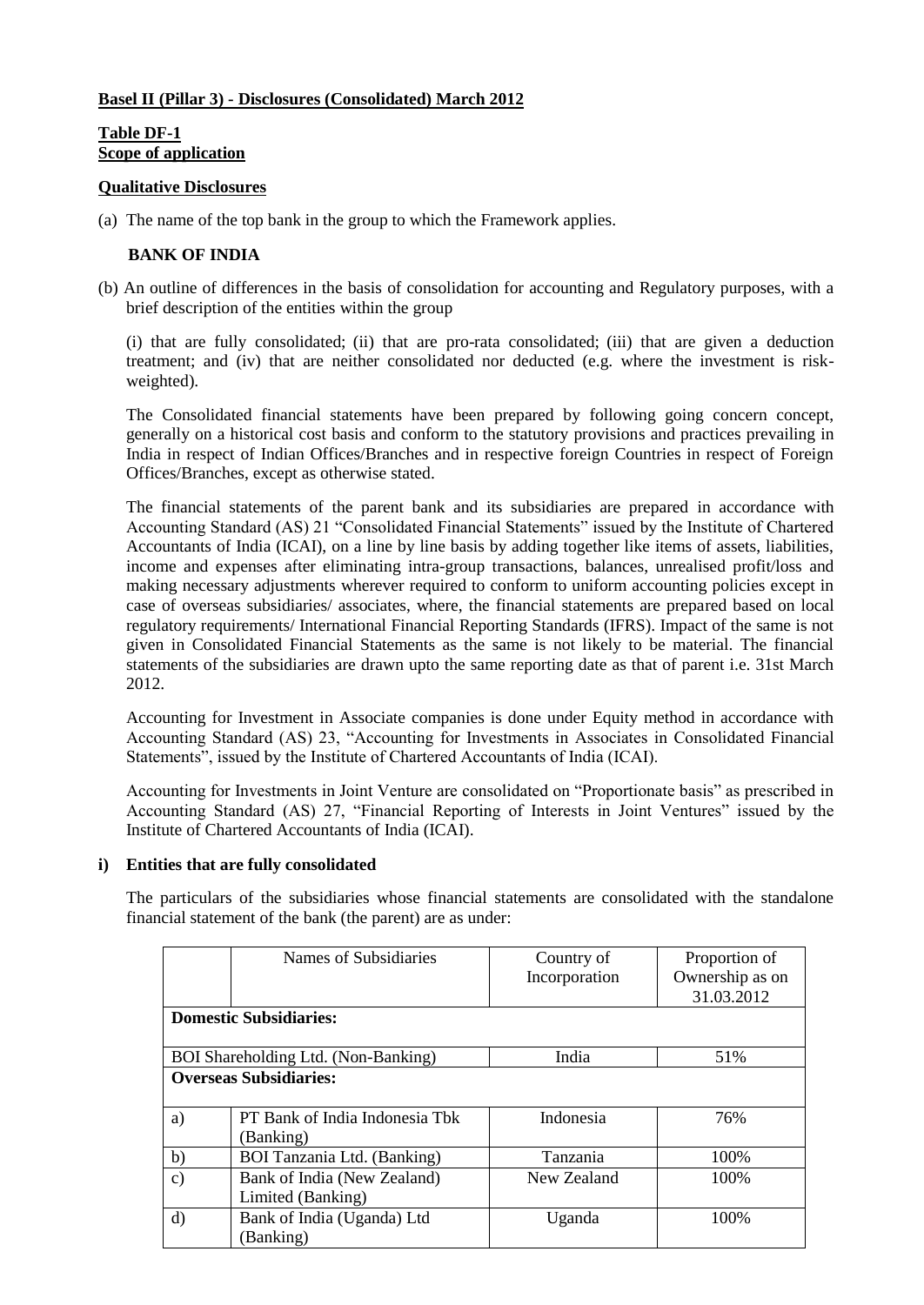| Sr.          | Name of the Entity                               | Country of    | Proportion of        |
|--------------|--------------------------------------------------|---------------|----------------------|
| No.          |                                                  | incorporation | ownership percentage |
| $\mathbf{i}$ | Star Dai-Ichi Life Insurance Co. Ltd (Insurance) | India         | 48.00                |
| $\rm ii)$    | Securities Trading Corporation of India Ltd      | India         | 29.96                |
| iii)         | ASREC (India) Ltd                                | India         | 26.02                |
| iv)          | Indo-Zambia Bank Ltd                             | Zambia        | 20                   |
| V)           | Aryavat Gramin Bank                              | India         | 35                   |
| vi)          | Baitarani Gramya Bank                            | India         | 35                   |
| vii)         | <b>Jharkhand Gramin Bank</b>                     | India         | 35                   |
| viii)        | Narmada Malwa Gramin Bank                        | India         | 35                   |
| ix)          | Wainganga Krishna Gramin Bank                    | India         | 35                   |

Bank is having 20% or more stakes in following entities.

ii) Pro-rata consolidated:

Security Trading Corporation of India Ltd Indo-Zambia Bank Ltd. ASREC (India) Ltd Star Union Dai-Ichi Life Insurance Co. Ltd. 5 Regional Rural Banks sponsored by the Bank

- iii) Entities given a deduction treatment: Nil
- iv) Entities neither consolidated nor deducted: Nil

### **Quantitative Disclosures**

| (b) The aggregate amount of capital deficiencies in all subsidiaries not included in the<br>consolidation i.e. that are deducted and the name(s) of such subsidiaries.                                                                                                                                                                                                                                                                             | <b>NIL</b> |
|----------------------------------------------------------------------------------------------------------------------------------------------------------------------------------------------------------------------------------------------------------------------------------------------------------------------------------------------------------------------------------------------------------------------------------------------------|------------|
| (d) The aggregate amounts (e.g. current book value) of the bank's total interests in<br>insurance entities, which are risk-weighted as well as their name, their country of<br>incorporation or residence, the proportion of ownership interest and, if different,<br>the proportion of voting power in these entities. In addition, indicate the<br>quantitative impact on regulatory capital of using this method versus using the<br>deduction. | <b>NIL</b> |

### **Table DF-2:**

#### **Capital structure**

#### **Qualitative Disclosures**

(a) Summary information on the terms and conditions of the main features of all capital instruments, especially in the case of capital instruments eligible for inclusion in Tier 1 or in Upper Tier 2.

### **A BANK OF INDIA**

1. Bank"s Tier 1 capital comprises of Equity Shares, reserves and Innovative Perpetual Bonds.

Bank has issued Innovative Bonds (Tier I) and also other bonds eligible for inclusion in Tier 2 capital. Details of the bonds are as under: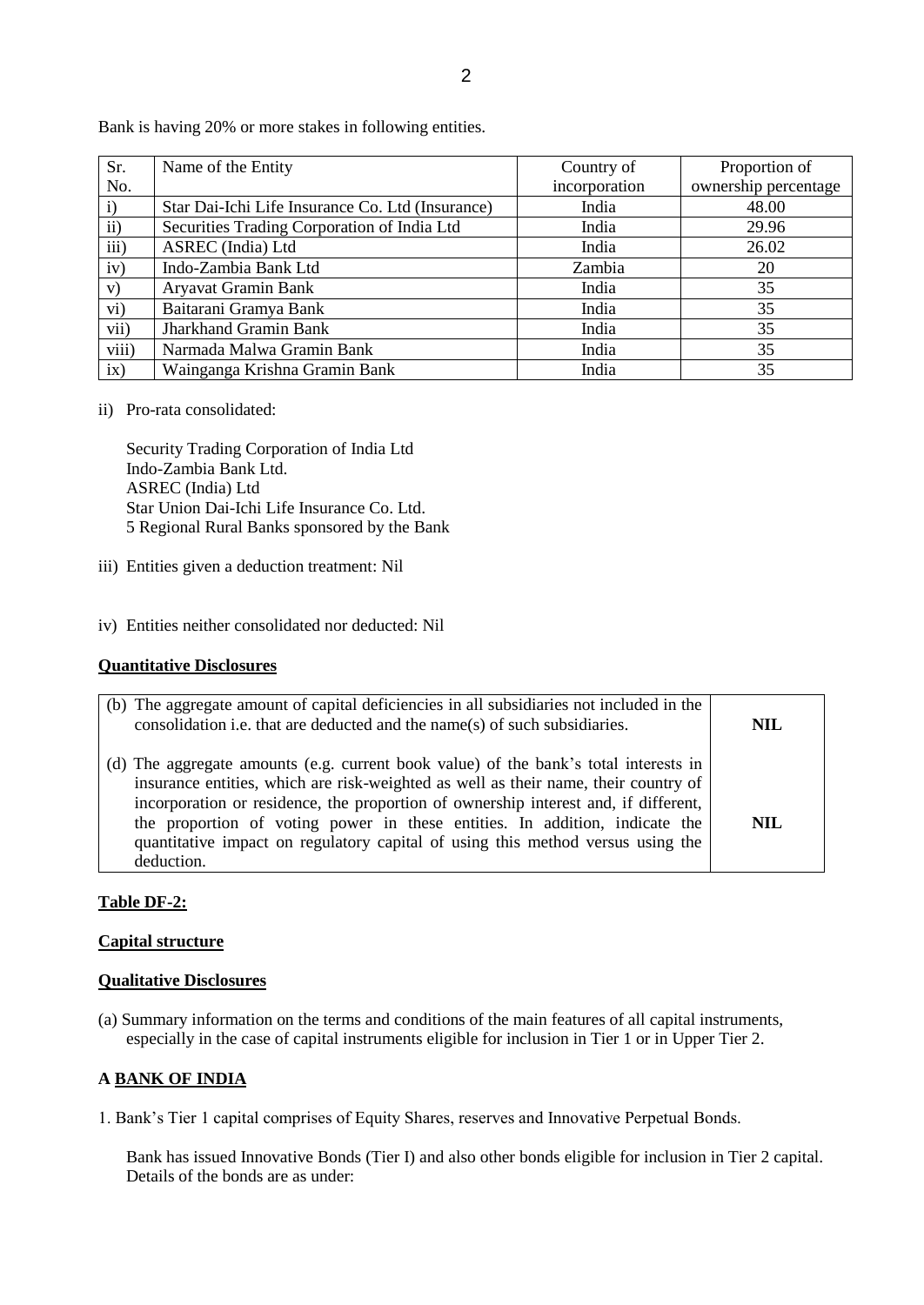| <b>Particulars</b>               |           | Date of Issue | Perpetual &<br><b>Call Option</b> | Coupon<br>Rate | Rs. in crore |
|----------------------------------|-----------|---------------|-----------------------------------|----------------|--------------|
| a) Jersey Branch -<br><b>MTN</b> | USD 85 Mn | 30.03.2007    | 30.03.2017                        | 6.994%         | 432.45       |
| b) Series I                      | In India  | 27.07.2007    | 27.07.2017                        | 10.55%         | 400.00       |
| c) Series II                     | In India  | 27.09.2007    | 27.09.2017                        | 10.45%         | 100.00       |
| d) Series III                    | In India  | 11.10.2007    | 11.10.2017                        | 10.40%         | 155.00       |
| e) Series IV                     | In India  | 10.02.2009    | 10.02.2019                        | 8.90%          | 400.00       |
| f) Series V                      | In India  | 09.12.2009    | 09.12.2019                        | 9.00%          | 325.00       |
| g) Series VI                     | In India  | 09.09.2010    | 09.09.2020                        | 9.05%          | 300.00       |
| <b>TOTAL</b>                     |           |               |                                   |                | 2112.45      |

### **a) Innovative Perpetual Debt Instruments (IPDI)**

### **b) Upper Tier II Bonds**

| <b>Particulars</b>        |                   | Date of Issue | Date of         | Coupon | Rs. in crore |
|---------------------------|-------------------|---------------|-----------------|--------|--------------|
|                           |                   |               | <b>Maturity</b> | Rate   |              |
| a) Upper Tier II          |                   |               |                 |        |              |
| Bonds - Series I          | In India          | 31.07.2006    | 31.07.2021      | 9.35%  | 732.00       |
| b) London Branch-         |                   |               |                 |        |              |
| <b>MTN</b>                | <b>USD 240 Mn</b> | 22.09.2006    | 22.09.2021      | 6.625% | 1221.10      |
| c)Upper Tier II           |                   |               |                 |        |              |
| Bonds - Series II         | In India          | 16.10.2008    | 16.10.2023      | 11.15% | 500.00       |
| d)Upper Tier II           |                   |               |                 |        |              |
| <b>Bonds</b> - Series III | In India          | 28.07.2009    | 28.07.2024      | 8.45%  | 500.00       |
| e)Upper Tier II           |                   |               |                 |        |              |
| <b>Bonds</b> – Series IV  | In India          | 28.08.2009    | 28.08.2024      | 8.50%  | 500.00       |
| f)Upper Tier II           |                   |               |                 |        |              |
| <b>Bonds</b> – Series V   | In India          | 20.01.2010    | 20.01.2025      | 8.54%  | 1000.00      |
| g) Upper Tier II          |                   |               |                 |        |              |
| <b>Bonds</b> – Series VI  | In India          | 11.06.2010    | 11.06.2025      | 8.48%  | 1000.00      |
| <b>TOTAL</b>              |                   |               |                 |        | 5453.10      |

### **c) Lower Tier II Bonds i.e. Subordinated bonds**

| <b>Particulars</b> |          | Date of Issue | Date of<br><b>Maturity</b> | Coupon<br>Rate | Rs. in crore |
|--------------------|----------|---------------|----------------------------|----------------|--------------|
| a) Series V        | In India | 23.01.2004    | 30.04.2014                 | 5.88%          | 350.00       |
| b) Series VI       | In India | 31.03.2004    | 30.04.2014                 | 5.90%          | 200.00       |
| c) Series VII      | In India | 23.02.2005    | 23.05.2014                 | 7.10%          | 300.00       |
| d) Series VIII     | In India | 16.09.2005    | 16.04.2015                 | 7.50%          | 750.00       |
| e) Series IX       | In India | 20.03.2006    | 20.06.2016                 | 8.00%          | 200.00       |
| <b>TOTAL</b>       |          |               |                            |                | 1800.00      |

2. The main features of IPDI are as follows:

- i) These instruments have characteristics of equity (perpetual and non-cumulative) and that of a debt (interest payable being tax deducted)
- ii) IPDI issued are included up to 15% of total Tier I capital of previous year after deduction of goodwill and intangible assets but before deduction of investments.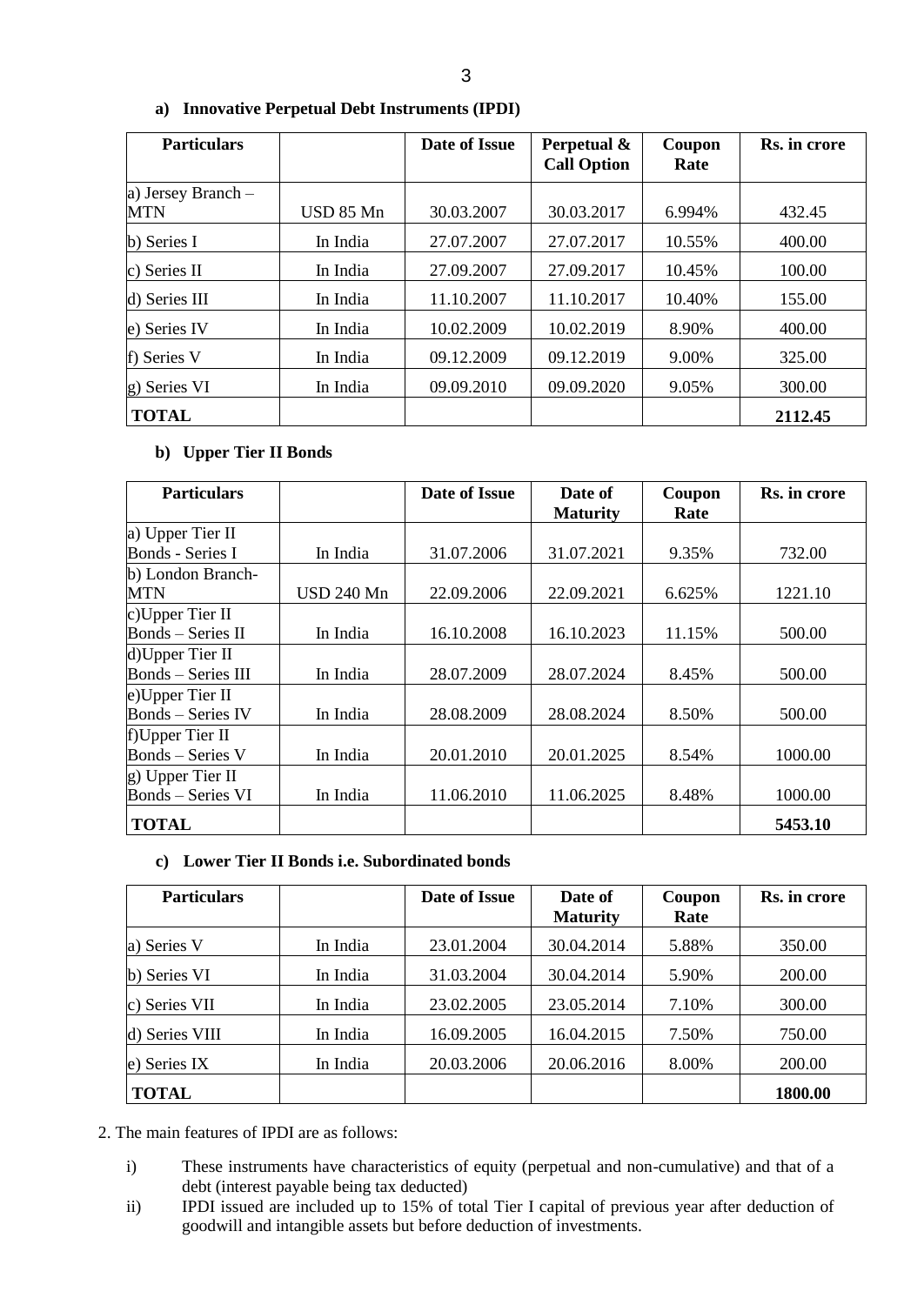- iii) These instruments have been issued at a fixed rate.
- iv) The instruments have been issued with a call option and a step up option after 10 years with a step up of 100 basis points.
- 3. The main features of Upper Tier II bonds are as follows:
	- i) These instruments have many similarities to innovative Tier I instruments. However these instruments have been issued at a minimum maturity of 15 years.
	- ii) These instruments are issued at a fixed rate.
	- iii) The instruments have been issued with a call option and a step up option after 10 years with a step up of 100 basis points.

### **B. PT Bank of India Indonesia Tbk (Subsidiary)**

Tier I capital consists of Paid-up Share Capital, Premium, Regulatory Reserves and Retained Earnings.

### **C: Bank of India (Tanzania) Ltd (Subsidiary)**

Tier 1 capital comprises of paid up share capital and reserves. No other capital instruments are in the books of Banks eligible for inclusion in Tier 1 or in Upper Tier 2.

### **D: Bank of India (New Zealand) Ltd (Subsidiary)**

Tier 1 capital comprises of paid up share capital and reserves. No other capital instruments are in the books of Banks eligible for inclusion in Tier 1 or in Upper Tier 2.

### **Quantitative Disclosures**

| 1. The Tier 1 capital of the consolidated bank comprises: |
|-----------------------------------------------------------|
|-----------------------------------------------------------|

|            | Paid-up share capital                                                   | 574.52   |
|------------|-------------------------------------------------------------------------|----------|
| $\rm ii)$  | Reserves (excluding revaluation reserves)                               | 18231.44 |
| iii)       | <b>Innovative Perpetual Bonds</b>                                       | 2112.45  |
| iv)        | Other capital instruments                                               |          |
| Deductions |                                                                         |          |
| V          | Amounts deducted from Tier I capital including goodwill and Investments | 326.29   |
|            | Tier I Capital $(i+i i+i i+i v-v)$                                      | 20592.12 |

(Rs in Crores)

### 2. The amount of Tier 2 capital (net of deductions) is Rs. 7916.37 crores

3. The debt capital instruments eligible for inclusion in Upper Tier 2 capital are: (Rs in Crores)

| Total amount outstanding                        | 5453.10 |
|-------------------------------------------------|---------|
| Of which amount raised during the year          | --      |
| Amount eligible to be reckoned as capital funds | 5453.10 |

| 4. The subordinated debts eligible for inclusion in Lower Tier 2 capital are: | (Rs in Crores)                                  |         |
|-------------------------------------------------------------------------------|-------------------------------------------------|---------|
|                                                                               | Total amount outstanding                        | 1800.00 |
|                                                                               | Of which amount raised during the year          | 0.00    |
|                                                                               | Amount eligible to be reckoned as capital funds | 950.00  |

### 5. There are no other deductions from capital

| 6. The total eligible capital comprises: |                      | (Rs in Crores) |
|------------------------------------------|----------------------|----------------|
|                                          | Tier I Capital       | 20592.12       |
|                                          | Tier II Capital      | 7916.37        |
|                                          | <b>Total Capital</b> | 28508.49       |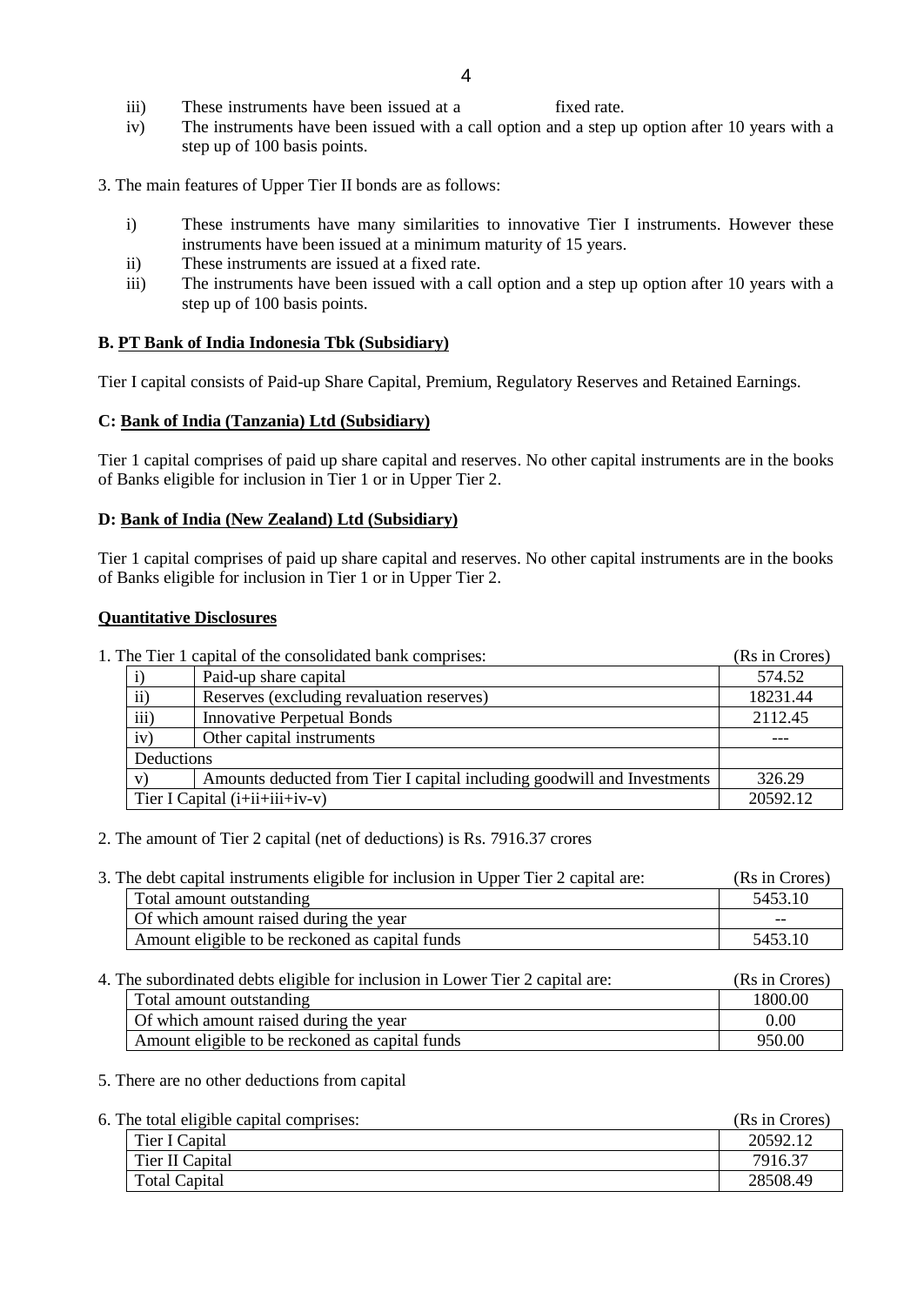### **Table DF-3 Capital Adequacy**

### **Qualitative disclosures**

(a) A summary discussion of the bank's approach to assessing the adequacy of its capital to support current and future activities.

## **A BANK OF INDIA**

The Bank carries out regular assessment of its Capital requirements from time to time to maintain a comfortable Capital to Risk Weighted Assets Ratio (CRAR). The capital plan is reviewed on an annual basis to take care of the future growth in business, capital requirements, policy guidelines, macro economic scenarios, risk appetite etc. The Bank has also developed Internal Capital Adequacy Assessment Process (ICAAP) to comprehensively address all risks and maintain necessary additional capital.

### **B. PT Bank of India Indonesia Tbk (Subsidiary)**

The capital of the bank at Rs.188.93 crores comfortably supports the current asset base. Depending on the future expansion of credit, additional capital may be infused.

## **C. Bank of India (Tanzania) Ltd (Subsidiary**)

Capital adequacy and the use of regulatory capital are monitored daily by the Bank"s Management, employing techniques based on the guidelines developed by the Basel Committee, as implemented by the Bank of Tanzania (BOT), for supervision purposes. The required information is filed with the BOT on a quarterly basis.

The bank"s regulatory capital as managed by its management is divided into two tiers:

Tier 1 capital: - Share capital, retained earnings and reserves created by appropriation of retained earnings. Prepaid expenses and deferred charges are deducted in arriving at Tier 1 Capital.

Tier 2 capital: - Qualifying subordinate loan capital, collective impairment allowances and unrealized gains arising on the fair valuation of equity instruments held as available for sale.

The risk-weighted assets are ensured by means of a hierarchy of five risk weights classified according to the nature and reflecting an estimate of credit, market and other risks associated with each asset and counterparty, taking into account any eligible collaterals or guarantees. A similar treatment is adopted for off-balance sheet exposure, with some adjustments to reflect the more contingent nature of the potential losses.

## **D: Bank of India (New Zealand) Ltd (Subsidiary)**

Capital adequacy and the use of regulatory capital are monitored daily by the Bank"s Management, employing techniques based on the guidelines of the Reserve Bank of New Zealand (RBNZ), for supervision purposes. The required information is disclosed in General Disclosure Statement on quarterly basis. The bank's regulatory capital as managed by its management solely consists of Tier 1 Capital.

Tier 1 capital: - Share capital, retained earnings and reserves created by appropriation of retained earnings.

The risk-weighted assets are ensured by means of a hierarchy of five risk weights classified according to the nature and reflecting an estimate of credit, market and other risks associated with each asset and counterparty, taking into account any eligible collaterals or guarantees. A similar treatment is adopted for off-balance sheet exposure.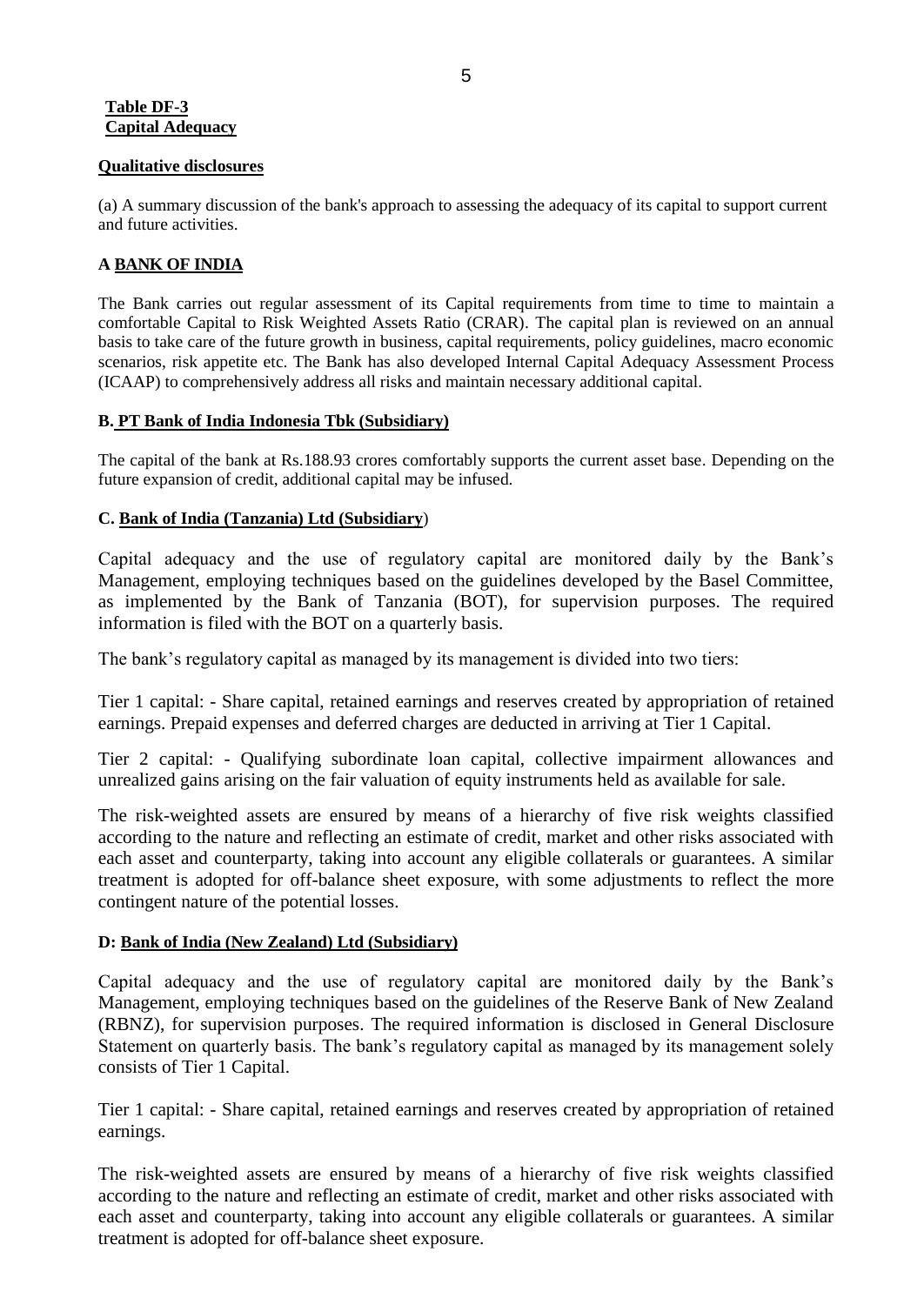## **Quantitative disclosures**

| (b) Capital requirements for credit risk at 9% of RWA:                    |                     |
|---------------------------------------------------------------------------|---------------------|
| $\Box$ Portfolios subject to standardised approach:                       | Rs. 21325.59 Crores |
| $\Box$ Securitisation exposures:                                          | <b>NIL</b>          |
| (c) Capital requirements for market risk:                                 |                     |
| $\Box$ Standardised duration approach;                                    |                     |
| - Interest rate risk:                                                     | Rs. 1059.07 Crores  |
| - Foreign exchange risk (including gold):                                 | 9.00 Crores<br>Rs.  |
| - Equity risk:                                                            | 169.25 Crores<br>Rs |
|                                                                           |                     |
| d) Capital requirements for operational risk:                             |                     |
| $\Box$ Basic indicator approach:                                          | Rs. 1496.52 Crores  |
| (e) Total and Tier 1 capital ratio:                                       |                     |
| $\Box$ For the top consolidated group; and                                | 12.03% and 8.69%    |
| $\Box$ For significant bank subsidiaries (stand alone or sub-consolidated |                     |
| depending on how the Framework is applied). For BOI Solo                  | 11.95% and 8.59%    |
|                                                                           |                     |

## **TableDF-4**

### **Credit risk: general disclosures for all banks**

#### **Qualitative Disclosures**

a) The general qualitative disclosure requirement with respect to credit risk, including:

 $\Box$  Definitions of past due and impaired (for accounting purposes);

#### **A BANK OF INDIA**

The Bank follows Reserve Bank of India regulations, which are summed up below.

#### Non-performing Assets

An asset, including a leased asset, becomes non-performing when it ceases to generate income for the bank.

A non-performing asset (NPA) is a loan or an advance where;

i) interest and/ or installment of principal remain overdue for a period of more than 90 days in respect of a term loan,

ii) the account remains "out of order" as indicated below, in respect of an Overdraft/Cash Credit (OD/CC), iii) the bill remains overdue for a period of more than 90 days in the case of bills purchased and discounted,

(iv) the installment of principal or interest thereon remains overdue for two crop seasons for short duration crops,

(v) the installment of principal or interest thereon remains overdue for one crop season for long duration crops.

(vi) the amount of liquidity facility remains outstanding for more than 90 days, in respect of a securitization transaction undertaken in terms of guidelines on securitization dated February 1,2006.

(vi) Bank should classify an account as NPA only if the interest charged during any quarter is not serviced fully within 90 days from the end of the quarter.

(vii) A loan for infrastructure/non-infrastructure project will be classified as NPA during any time before commencement of commercial operations as per recored of recovery (90 days overdue) unless it is restructured and becomes eligible for classification as "Standard Asset"

(viii) A loan for an infrastructure project will be classified as NPA if it fails to commence commercial operations within two years from original DCCO, even if it is regular as per record of recovery, unless it is restructured and becomes eligible for classification as "Standard Asset"

(ix) A loan for an non-infrastructure project will be classified as NPA if it fails to commence commercial operations within six months from original DCCO, even if it is regular as per record of recovery, unless it is restructured and becomes eligible for classification as "Standard Asset"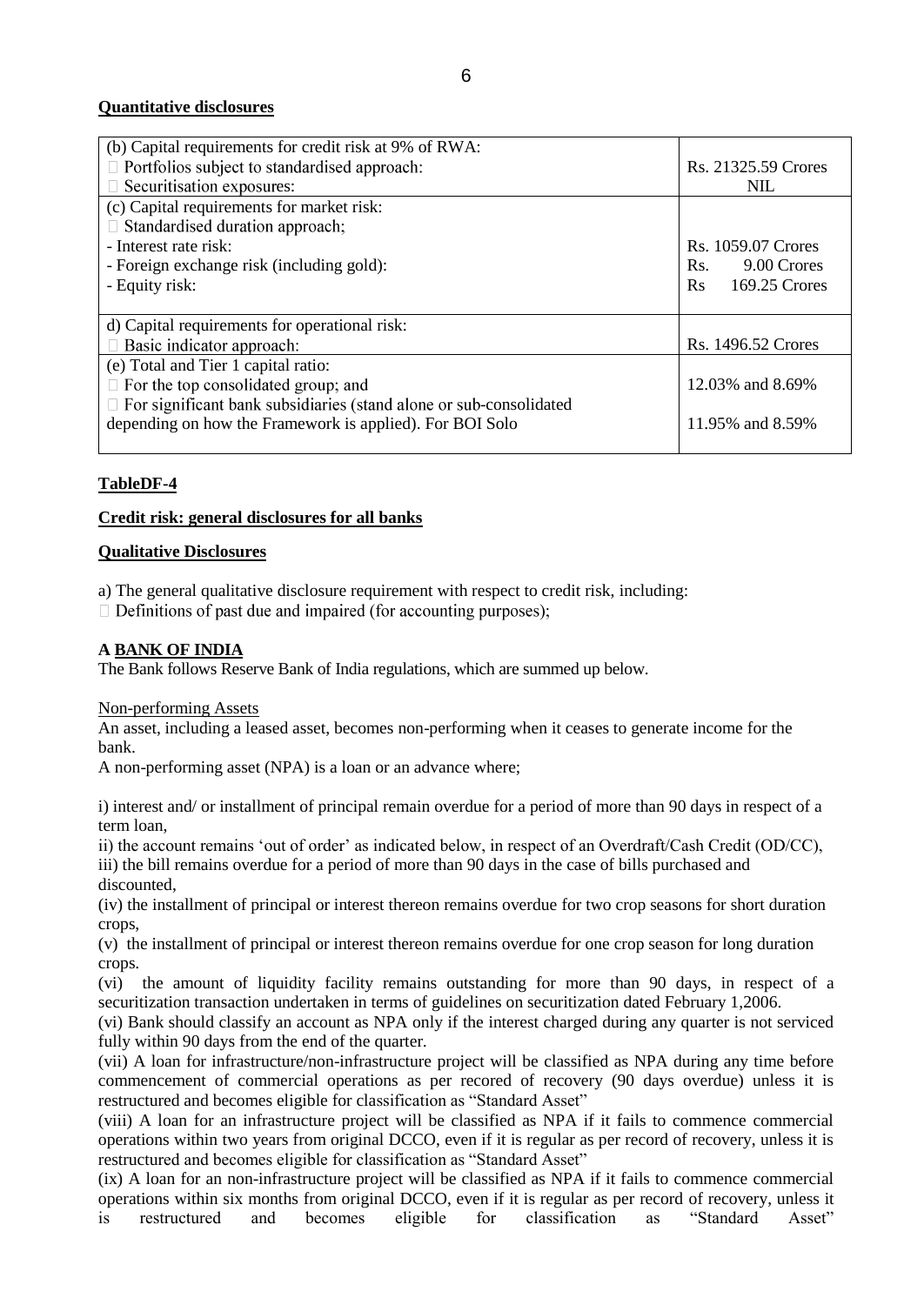'Out of Order' status An account is treated as **'out of order'** if the outstanding balance remains continuously in excess of the sanctioned limit/drawing power. In cases where the outstanding balance in the principal operating account is less than the sanctioned limit/drawing power, but there are no credits continuously for 90 days as on the date of Balance Sheet or credits are not enough to cover the interest debited during the same period, these accounts are treated as **'out of order'**.

#### "Overdue"

Any amount due to the bank under any credit facility is "overdue" if it is not paid on the due date fixed by the bank.

#### Non-performing Investments

In respect of securities, where interest/ principal is in arrears, the Bank does not reckon income on the securities and makes appropriate provisions for the depreciation in the value of the investment.

- A non-performing investment (NPI), similar to a non-performing advance (NPA), is one where:
- (i) Interest/ installment (including maturity proceeds) is due and remains unpaid for more than 90 days.
- (ii) The applies mutatis-mutandis to preference shares where the fixed dividend is not paid.
- **(iii)** In the case of equity shares, in the event the investment in the shares of any company is valued at Re.1 per company on account of the non-availability of the latest balance sheet in accordance with the Reserve Bank of India instructions, those equity shares are also reckoned as NPI.
- **(iv)** If any credit facility availed by the issuer is NPA in the books of the bank, investment in any of the securities issued by the same issuer is treated as NPI and vice versa.
- **(v)** The investments in debentures / bonds, which are deemed to be in the nature of advance are subjected to NPI norms as applicable to investments.

#### **B. PT Bank of India Indonesia Tbk (Subsidiary)**

The Credit Quality is assessed based on the factors such as business prospects, performance of the debtor and repayment capacity. It is undertaken depending upon the materiality and significance of each assessment factor and components and the relevance of the assessment factors and components to the characteristics of the debtor concerned. Accordingly, the assets are classified into current, special mention, sub-standard, doubtful and loss category.

"Assets" are classified into Earning Assets and Non-earning Assets. Earning Assets are provision of funds by a bank to earn revenues. "Non Earning Assets" are assets of the Bank other than Earning Assets with potential for Loss.

An asset becomes non-performing when it ceases to generate revenue for the bank. A non performing asset is a loan or an advance where the arrears in principal and / or interest exceed 90 days.

Past due: Any amount due to the bank under any credit facility is "past due" if it is not paid on the due date fixed by the bank.

On  $1<sup>st</sup>$  January 2010, PT Bank of India Indonesia Tbk started implementation of the New Accounting Policy i.e. PSAK 50 & 55 which is similar to the International Accounting Standards IAS 32 & 39 according to which the financial asset must be presented at the fair value. During the implementation of PSAK 50  $\&$  55, Bank Indonesia issued the guidelines that if the Bank does not maintain historical loss data, during the transition period i.e. until the year 2011, it can compute the financial asset impaired as described above.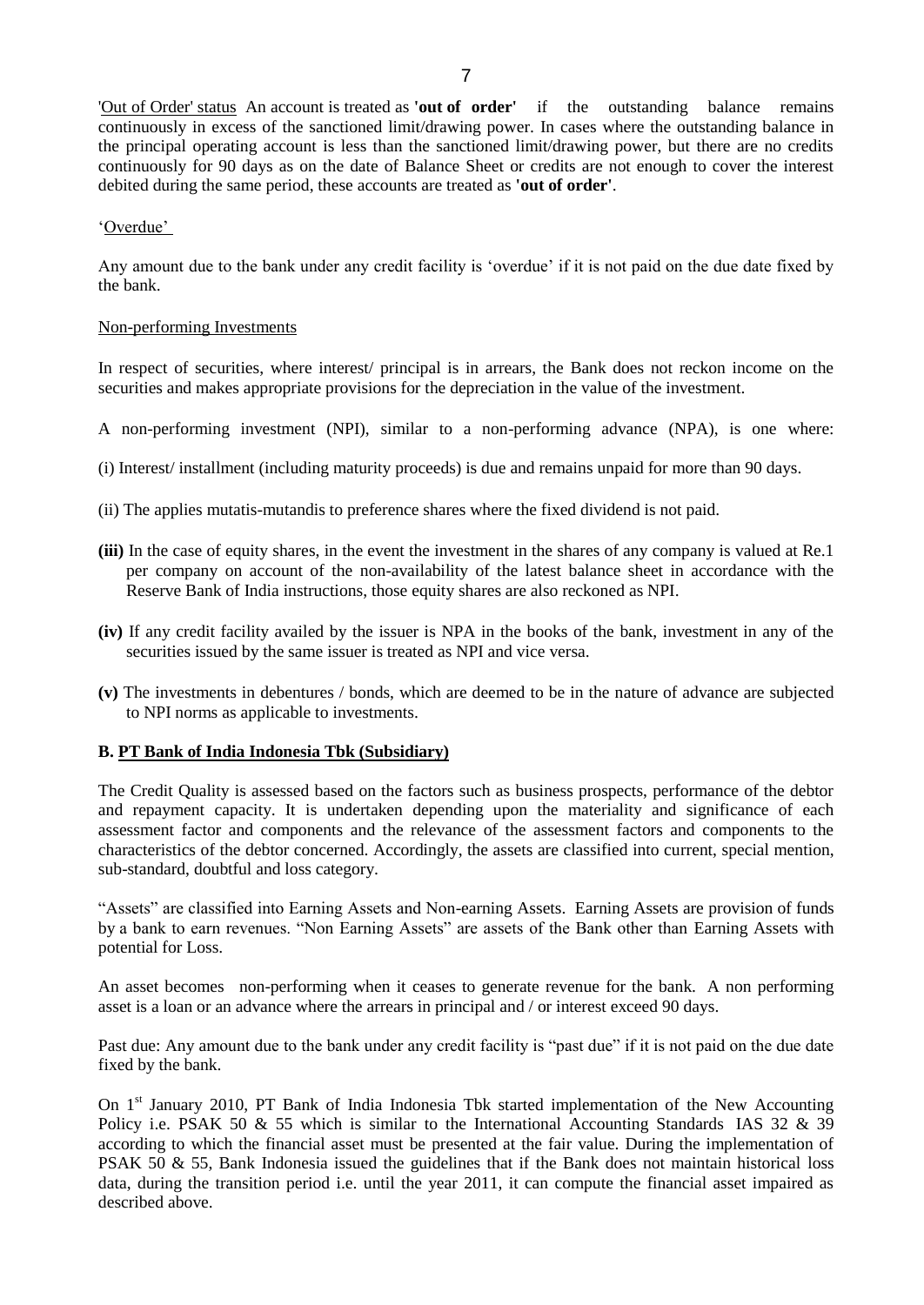### **C. Bank of India (Tanzania) Ltd & Bank of India (New Zealand) Ltd (Subsidiaries)**

Credit risk is a risk of financial loss to the bank, if a customer or counterparty to a financial instrument fails to meet its contractual obligations and arises principally from the bank's loans and advances to customers and other banks, and investment debt securities.

The Board of Directors has delegated responsibility for the oversight of credit risk to its Credit committee. The credit department of the bank, reporting to the Credit committee is responsible for management of the bank"s credit risk, including:-

- Formulating credit policies covering collateral requirements, credit assessment, risk grading and reporting, documentary and legal procedures, and compliance with regulatory and statutory requirements.
- Establishing the authorization structure for approval and renewal of credit facilities. The credit limits are governed by the Credit policy, as approved by the board.
- $\triangleright$  Reviewing and assessing credit risks.
- Limiting concentrations of exposure to counterparties, geographies and industries (for loans and advances).

Definitions of past due and impaired (for accounting purposes);

Overdrafts and other credit facilities without specific due dates shall be considered past due if a. Exceeds the customer"s borrowing limit.

- b. Customers borrowing limit is expired.
- c. Deposits are insufficient to cover the interest calculated and due for the period
- d. Bill has been dishonored
- e. Bill or account is not paid on due date

Loans which are payable in installments are considered as past due in their entirety. If any of the installments have become due and unpaid for thirty days or more.

Outstanding Loans and advances reviewed by quantitative approach should be classified as follows:

| No of Days Past Due | Classification | <b>Provisioning</b> |
|---------------------|----------------|---------------------|
| 91-180              | Substandard    | 10%                 |
| 181-270             | Doubtful       | 50%                 |
| 271 and More        | $\log$         | 100%                |

#### **Discussion of the Bank's Credit Risk Management Policy**

### **A BANK OF INDIA**

- 1. In a bank"s portfolio, losses stem from outright default due to inability or unwillingness of a customer or counterparty to meet commitments in relation to lending, trading, settlement and other financial transactions or from reduction in portfolio value arising from actual or perceived deterioration in credit quality.
- 2. Against this backdrop a robust risk management framework is necessary for the long-term financial health of a bank. Credit Risk Management encompasses identification, measurement, monitoring and control of the credit risk exposures.
- 3. The Bank has identified various types of credit risk at a generic level in the Credit Risk Management policy. More granular identification is done at the product /process level. Various risks are looked into before introducing new products/processes, which are cleared from the risk angle
- 4. The Credit Risk Management framework outlined in the policy is built on three distinct building blocks namely **Policy & Strategy, Organisational Set up and Operations/Systems**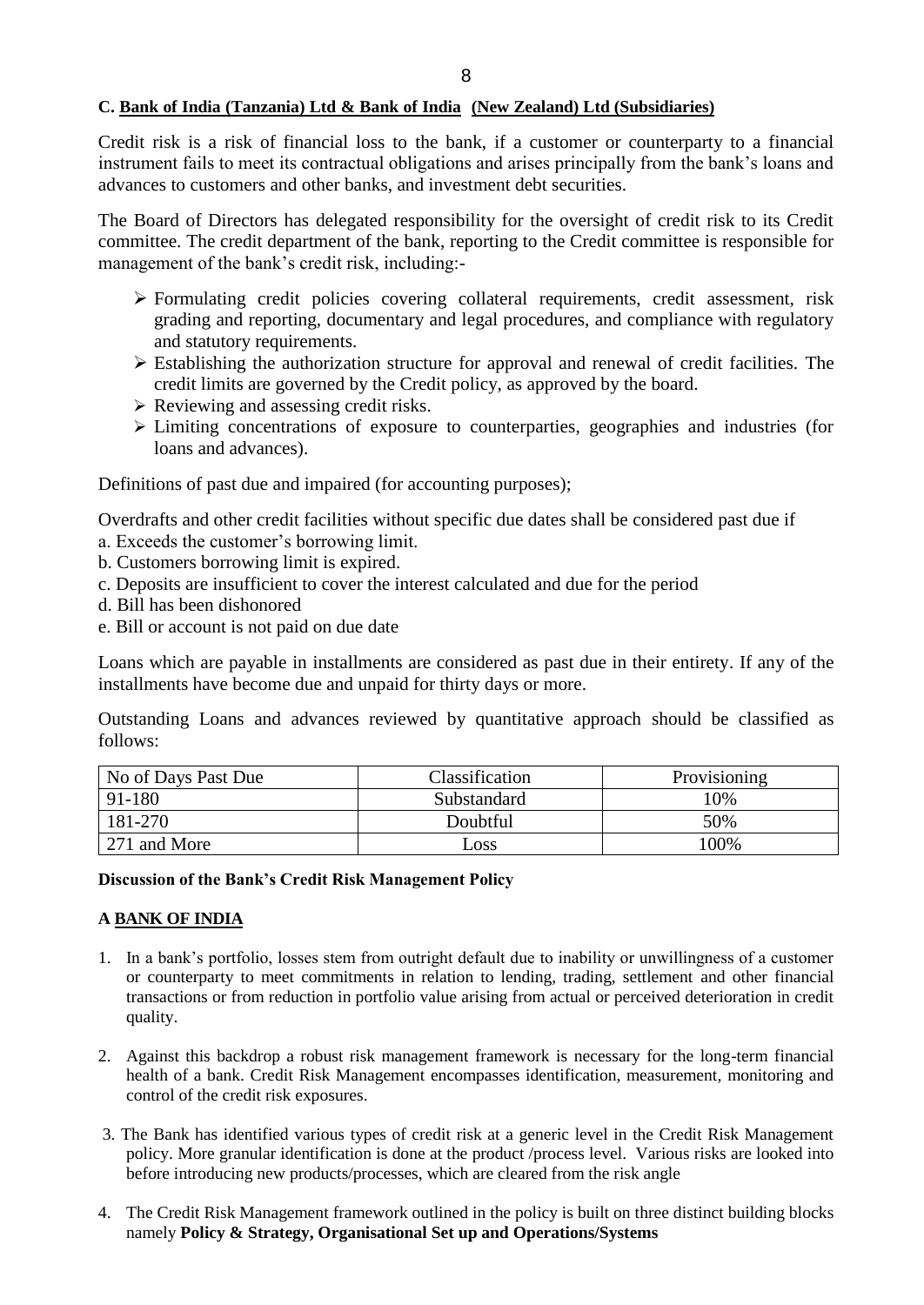#### **4.1 Policy and Strategy**

The Bank has been following a conservative risk philosophy, which has steered the bank through difficult times. However the Bank has an open policy regarding new and unexplored areas and new opportunities are not lost sight of. The important aspects of this philosophy are embodied in the circulars and are periodically codified in the form of Manual of Instructions.

The business objectives and the strategy of the Bank is decided taking into account the profit considerations, the level of various risks faced, level of capital, market scenario and competition. The Bank is always conscious of its asset quality and earnings and hence judiciously matches profit maximisation with risk control.

The Credit Risk Management policy and significant credit risk related policies like Credit Policy, and Credit Monitoring Policy are approved and periodically reviewed by the Board of Directors. The Credit Policy covers various areas of credit like Clientele, Marketing, Segmented Approach to Lending, Credit Delivery, Credit Thrust, Tenure of Credit, Credit Acquisition, Risk Rating (including risk acceptance criteria), Pricing, Credit appraisal, Assessment of Limits, Exposure Norms, Industry Norms, Collateral and Margins, Review of Relationship, Scheme of Delegation, Statutory and other Restrictions and Documentation. Credit Policy for International Operations is in place and each centre has its own credit policy dovetailed to the main policy. The delegation of powers for credit matters is covered by a separate policy. In addition Credit Risk is tracked and monitored as per the Credit Monitoring Policy. Restructuring Policy, Write Off and Recovery Policy, Asset Classification and Provisioning Policy, Bank Exposure Policy, Country Risk policy and Credit Audit Policy are also in place. Investments are contracted as per the policy guidelines laid down in the Investment Policy and after clearance by the Investment Committee.

#### **4.2 Organisational Set up**

The organizational structure of the Bank for Credit Risk Management function has the Board of Directors at the Apex levels that have the overall oversight of management of risks. The Risk Management Committee of the Board (R. Com) which is the sub-committee of the Board headed by the Chairman & Managing Director and whose members also include heads of Credit, Market & Operational Risk Management Committees, devises the policy and strategy for integrated risk management including credit risk. At is the operational level the Credit Risk Management Committee (CRMC) manages the credit risk. The main functions includes implementation of credit risk management policy approved by the Board, monitoring credit risk on a bank wide basis, recommending to the board for its approval all policies relating to credit matters including delegation of credit, prudential limits on large credit exposures, portfolio management, etc.

The Risk Management Department headed by the Chief Risk Officer of General Manger rank, measures, controls and manages credit risk on bank wide basis within the limits set by the Board and enforces compliance with risk parameters set by Board/R Com/M Com. The Credit Monitoring Department headed by a General Manager, monitors the quality of loan portfolio, identifies problems and takes steps to correct deficiencies. Loan review / credit audit is undertaken by the Credit Audit function.

#### **4.3 Operations/Systems/Processes**

The Bank has proactive Credit Risk Management practices like consistent standards for the credit origination, maintenance and documentation for all credit exposures including off balance sheet items, periodic individual obligor reviews, periodic inspections and collateral management systems.

Credit risk limits including obligor limits and concentration limits by industry, systems and procedures for monitoring financial performance of customers and for controlling outstanding within limits are followed. Checks and balances are in place for extension of credit viz. separation of credit risk management from credit sanction, vetting of new products and systems from risk angle by the CRMC, multiple credit approvers, system of assigning risk rating, vetting of ratings, mechanism to price facilities depending on the risk grading of the customer, Credit Risk Evaluation committee for vetting credit proposals from risk angle, credit process audit, post sanction pre disbursement review and post sanction review systems and an independent audit and risk review function. Proposals for investments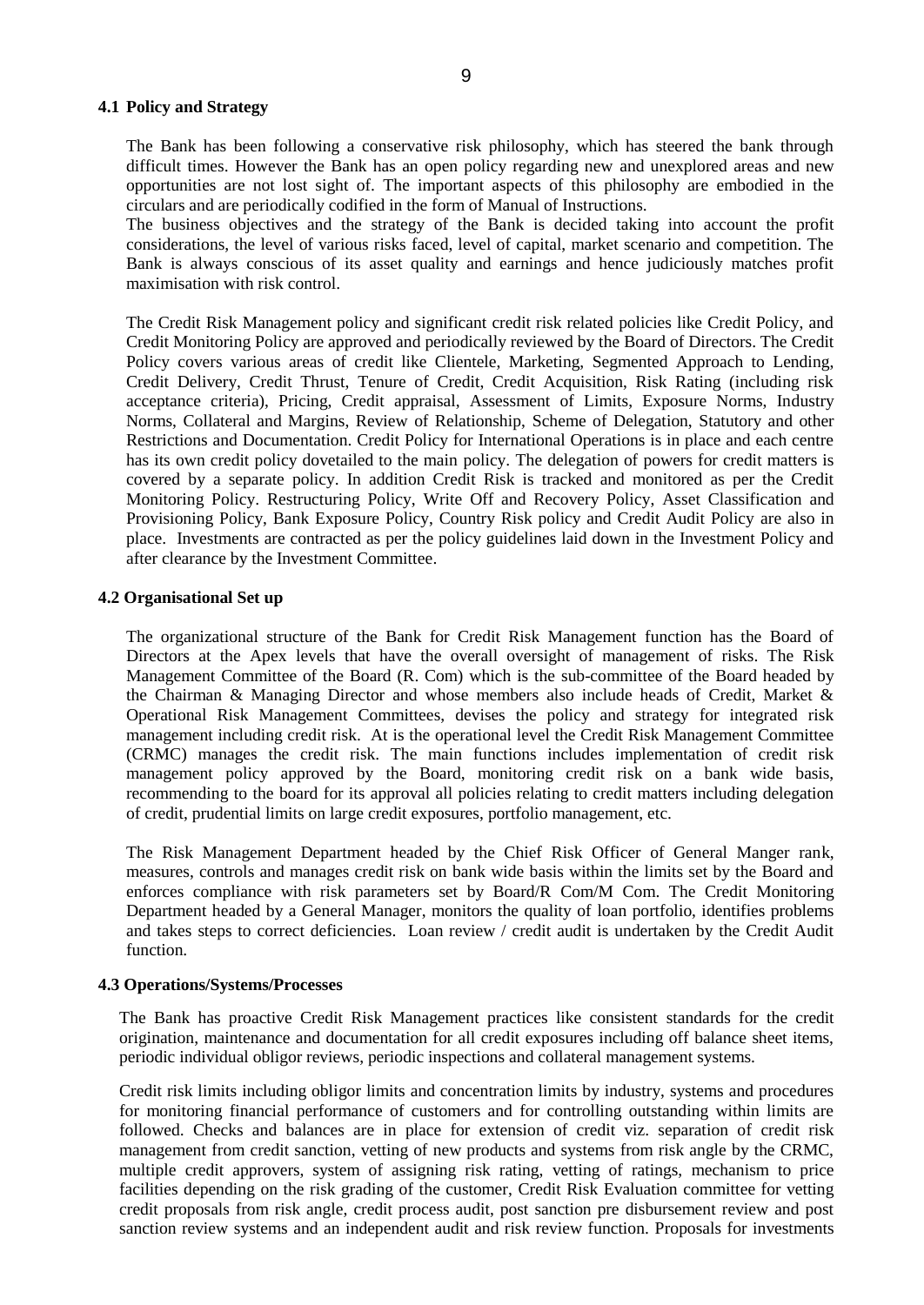are subjected to credit risk analysis, detailed appraisal and rating. As a matter of entry level, minimum ratings/quality standards, industry, maturity, duration, issue-wise limits are stipulated for investments to mitigate the adverse impact of concentration and risk of liquidity. Investment exposure is taken into consideration while computing exposure to a customer/group**.** A suitable framework is in place to provide a centralised overview on the aggregate exposure on other banks and half-yearly reviews are undertaken at a single point. The country exposures are monitored on half yearly basis.

A diversified portfolio of risk assets is maintained and a system to conduct regular analysis of the portfolio so as to ensure ongoing control of risk concentrations is in place. A conservative policy for provisioning in respect of non-performing advances is followed. Management Information System (MIS) is being upgraded with introduction of Credit Risk Management System, which would enhance the capabilities of the bank to manage and measure the credit risk inherent in all on- and off-balance sheet activities.

### 5. **The following tools are used for credit risk management/ mitigation -**

a. Credit Approving Authority – Delegation of Powers

The Bank has a well-defined scheme of risk based delegation of powers with a multi-tier risk based approving system, which is reviewed periodically and revised as and when necessary to meet the compulsions of business environment

#### b. Prudential Limits

Prudential limits on various aspects of credit/investment like Single/Group borrower limits for various types of borrowers are in place.

#### c. Risk Rating/Pricing

The bank has introduced rating models for various segments, which serve as a single point indicator of diverse risk factors of a counter party and support credit and pricing decisions.

#### d. Credit Audit/Loan review mechanism (LRM)

Credit Audit/LRM is an effective tool for constantly evaluating the quality of loan book and to bring about qualitative improvements in credit administration

#### e.Portfolio Management through analysis.

It is also important to have in place a system for monitoring the overall composition and quality of various credit portfolios and investments. With this objective, to start with, the bank has introduced a simple portfolio-monitoring framework. Going forward the bank will be graduating to a more sophisticated Portfolio Management model. Rating Migration of accounts with Rs. 10 lacs and above is being done on half yearly and submitted to Board. Credit Risk Management Software (CRMS) is being implemented phase-wise. Bank is getting prepared for adopting Advanced Approaches.

### **6. Risk Measurement**

At present Credit Risk is assessed through Risk rating at the individual level and through Risk Weighting of the assets at the portfolio level and capital is maintained based on Risk Weights. The Bank has migrated to the Standardized approach under the New Capital Adequacy Framework (Basel II), effective  $31<sup>st</sup>$  March 2008 –

#### **7. Risk Reporting System: -**

All credit related policies are cleared by the CRMC (which is the operational level committee for credit risk) before submission to the appropriate authorities for approval. Various Credit Related reportings are submitted to CRMC to enable proper monitoring.

### 8. **Risk Review**:

Audit –Credit Risk Management Systems procedures and Tools are also subjected to internal audit for ensuring effectiveness.

### **B. PT Bank of India Indonesia Tbk (Subsidiary)**

PT Bank of India Indonesia Tbk is selective in approving new credits and maintains higher loan provisions than that required by the Regulator. In collateral based lending, hair cut is applied to the value of collateral.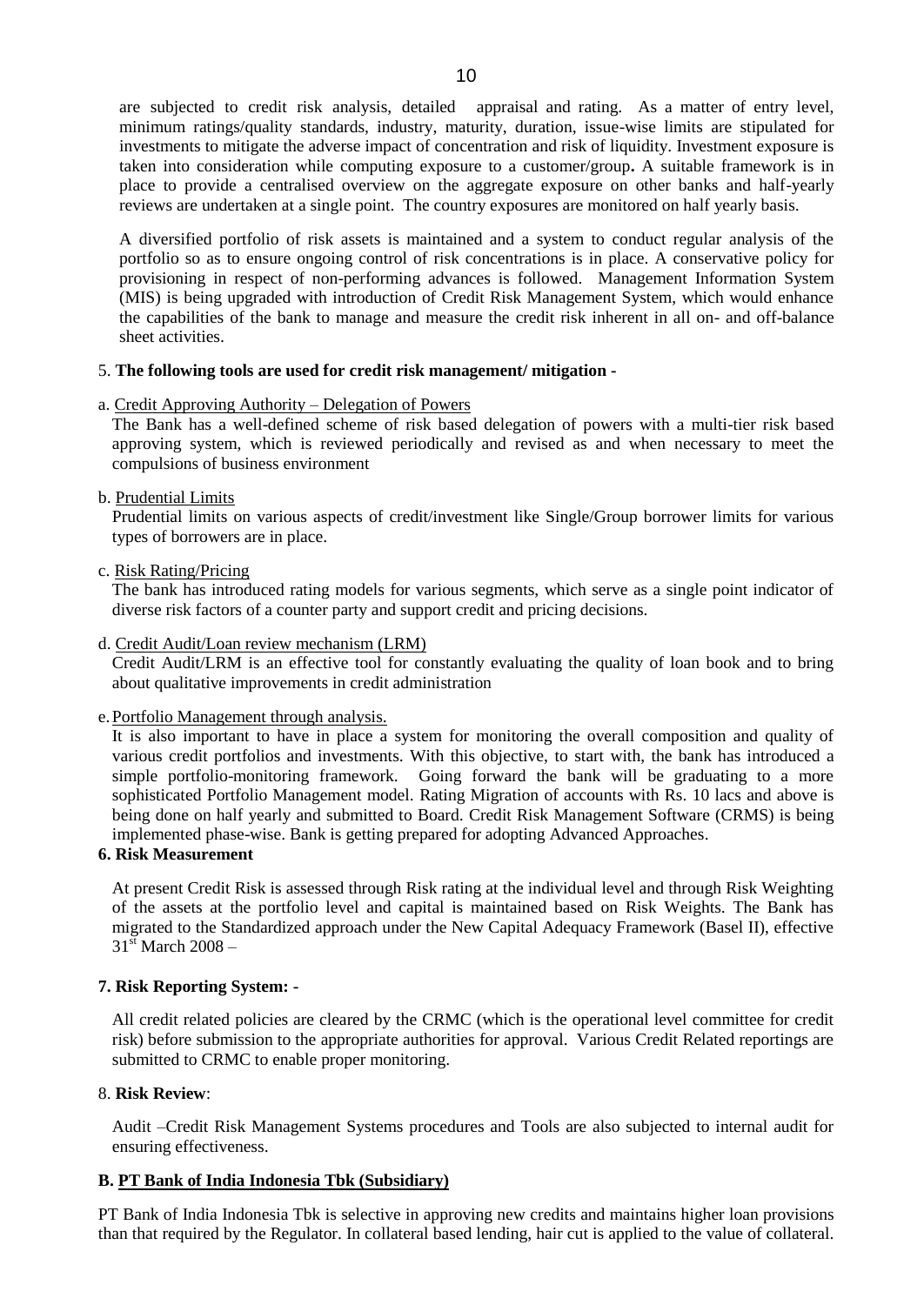The Risk Manager of the bank reports to the Director Compliance. Risk Management Unit (RMU) supervises/ has oversight of the credit approval process. All the Divisions including the RMU are supervised by the Risk Management Committee (RMC) for strengthening the Internal Control functions and policies. The RMC reports to Board of Commissioners.

## **C. Bank of India (Tanzania) Ltd & Bank of India (New Zealand) Ltd (Subsidiaries)**

Monthly interest application has become a useful tool to tackle potential delinquencies or defaults in standard accounts. To retain the asset quality, the Bank has adopted the following policy, Branches should promptly act and:-

- a) Recover the overdues or at least the critical amount through active follow up with borrowers;
- b) Put the accounts under holding on operations in case of temporary cash flow mismatches;
- c) Reschedule the repayment terms as per expected cash flows;
- d) Restructure the dues in keeping with the expected cash flows and gaps in cash flows, if any as per guidelines given in the restructuring policy.

Any one or more of the above actions are taken by the Bank before the account becomes NPA.

### Measures for follow up of Especially Mentioned Accounts / NPA Accounts

The various means of monitoring / resolving NPAs generally available to the Banks are listed below:-

A) Before the account becoming NPA (Especially Mentioned A/c)

i) Close monitoring for compliance of sanction terms to maintain asset quality.

ii) Reminders to be sent promptly whenever irregularities are observed.

iii) To recover overdues quickly to ensure account does not slip to NPA category

iv) Periodic inspection of the unit and charged assets along with analysis of financial data.

v) To restructure the dues before accounts become NPAs. Remedial action includes enhancement

of moratorium period, funding of interest, and deferment of installments.

B) After the account becoming NPA – following measure to be initiated for recovering Bank"s dues. The following means have to be effectively pursued for resolution of NPAs.

i) Appropriation of liquid securities (TDR, shares, margin money etc.) and pledged goods, to reduce outstanding

ii) Disposal of other securities, with the co-operation of borrowers.

iii) Compromise settlement of dues through negotiation

iv) Re-calling the advance

v) Filing suit in Court– Execution of decree

vi) Lastly, after all the chances of recovery of dues are exhausted, we may resort to writing off of the balance dues

All these means have to be effectively pursued for resolution of NPAs

### **Quantitative Disclosures:**

1. The total gross credit exposures are:

|                   | Rs in Crores |
|-------------------|--------------|
| Category          | Amount       |
| <b>Fund Based</b> | 252416       |
| Non Fund Based    | 64467        |

2. The geographic distribution of exposure is:

|                   |          | KS in Crores |
|-------------------|----------|--------------|
|                   | Domestic | Overseas     |
| <b>Fund Based</b> | 177950   | 74466        |
| Non Fund Based    | 57904    | 6563         |

Rs in Crores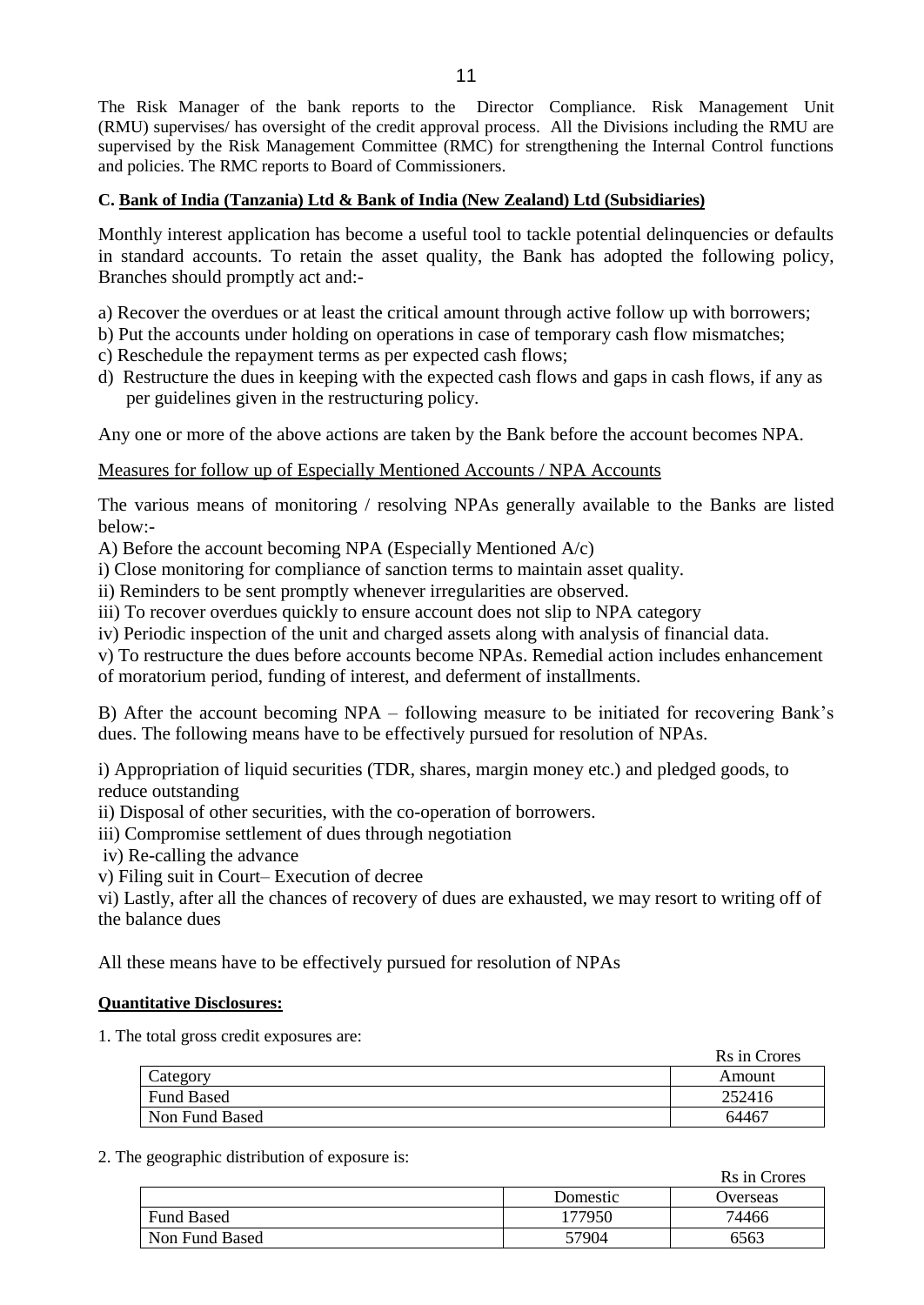3. Industry type distribution of exposure is as under:

|                                                   |                        | Rs. in Crores          |
|---------------------------------------------------|------------------------|------------------------|
| <b>Industry Name</b>                              | <b>Fund Based</b>      | <b>Non Fund Based</b>  |
|                                                   | <b>Amt Outstanding</b> | <b>Amt Outstanding</b> |
| Coal                                              | $\overline{5}4.78$     | 0.00                   |
| Mining                                            | 1323.87                | 291.23                 |
| Iron & Steel                                      | 11396.41               | 1207.74                |
| Other Metal & Metal Products                      | 3201.85                | 320.53                 |
| All Engineering                                   | 1780.67                | 1162.89                |
| Of which Electronics                              | 808.83                 | 111.98                 |
| Electricity                                       | 11304.94               | 0.00                   |
| <b>Cotton Textiles</b>                            | 4080.22                | 102.34                 |
| <b>Jute Textiles</b>                              | 99.01                  | 0.26                   |
| <b>Other Textiles</b>                             | 4377.64                | 313.30                 |
| Sugar                                             | 3639.84                | 31.93                  |
| Tea                                               | 0.00                   | 1.11                   |
| Food Processing                                   | 1261.82                | 192.96                 |
| Vegetable Oil & Vanaspati                         | 446.09                 | 316.02                 |
| Tobacco & Tobacco Products                        | 494.03                 | 16.14                  |
| Paper & Paper Products                            | 1084.43                | 79.51                  |
| Rubber & Rubber Products                          | 2284.96                | 329.02                 |
| Chemical, Dyes, Paints etc.                       | 4637.99                | 429.62                 |
| Of which Fertilisers                              | 285.03                 | 1.60                   |
| Of which Petro-chemicals                          | 1088.88                | 153.25                 |
| Of which Drugs & pharmaceuticals                  | 2280.29                | 99.50                  |
| Cement                                            | 1182.33                | 10.48                  |
| Leather & Leather Products                        | 465.55                 | 11.28                  |
| Gems & Jewellery                                  | 5414.26                | 884.57                 |
| Construction                                      | 1398.34                | 1207.49                |
| Petroleum                                         | 1338.15                | 156.89                 |
| Automobiles including trucks                      | 2150.06                | 1029.14                |
| Infrastructure *                                  | 16920.23               | 6273.56                |
| Of which Power                                    | 7306.43                | 2811.00                |
| Of which Telecommunications                       | 1441.02                | 33.03                  |
| Of which Roads & Ports                            | 6092.93                | 1489.18                |
| Other Industries                                  | 16738.49               | 9777.52                |
| Residuary Other Adv. (to balance with Gross Adv.) | 155340.04              | 40321.49               |
| <b>Total</b>                                      | 252416.00              | 64467.02               |

\* Exposure to Infrastructure Sector at 6.73% exceeds 5% of total fund based advances

\* Exposure to Infrastructure at 9.74% exceeds 5% of total non fund based outstanding.

4. The residual contractual maturity break down of assets is:

|                                      |           |                     | (Rs in Crores) |
|--------------------------------------|-----------|---------------------|----------------|
| <b>Maturity Pattern</b>              | Advances* | Investments (gross) | F. C. Assets*  |
| Next day                             | 20019.17  | 114.53              | 3294.14        |
| $2 - 7$ days                         | 4449.76   | 858.99              | 5702.08        |
| $8-14$ days                          | 4346.51   | 1295.02             | 4424.33        |
| $15 - 28$ days                       | 6850.00   | 1301.01             | 4798.52        |
| $29 \text{ days} - 3 \text{ months}$ | 59772.85  | 6531.55             | 22243.80       |
| $>3$ months – 6 months               | 35109.91  | 3892.62             | 20951.10       |
| $> 6$ months $-1$ year               | 15158.50  | 3163.16             | 5770.28        |
| $>1$ year - 3 years                  | 26992.20  | 6305.67             | 6010.65        |
| $>$ 3 years – 5 years                | 30459.58  | 13576.95            | 7494.90        |
| $>$ 5 years                          | 46545.54  | 50203.53            | 10461.15       |

\*Figures are shown on net basis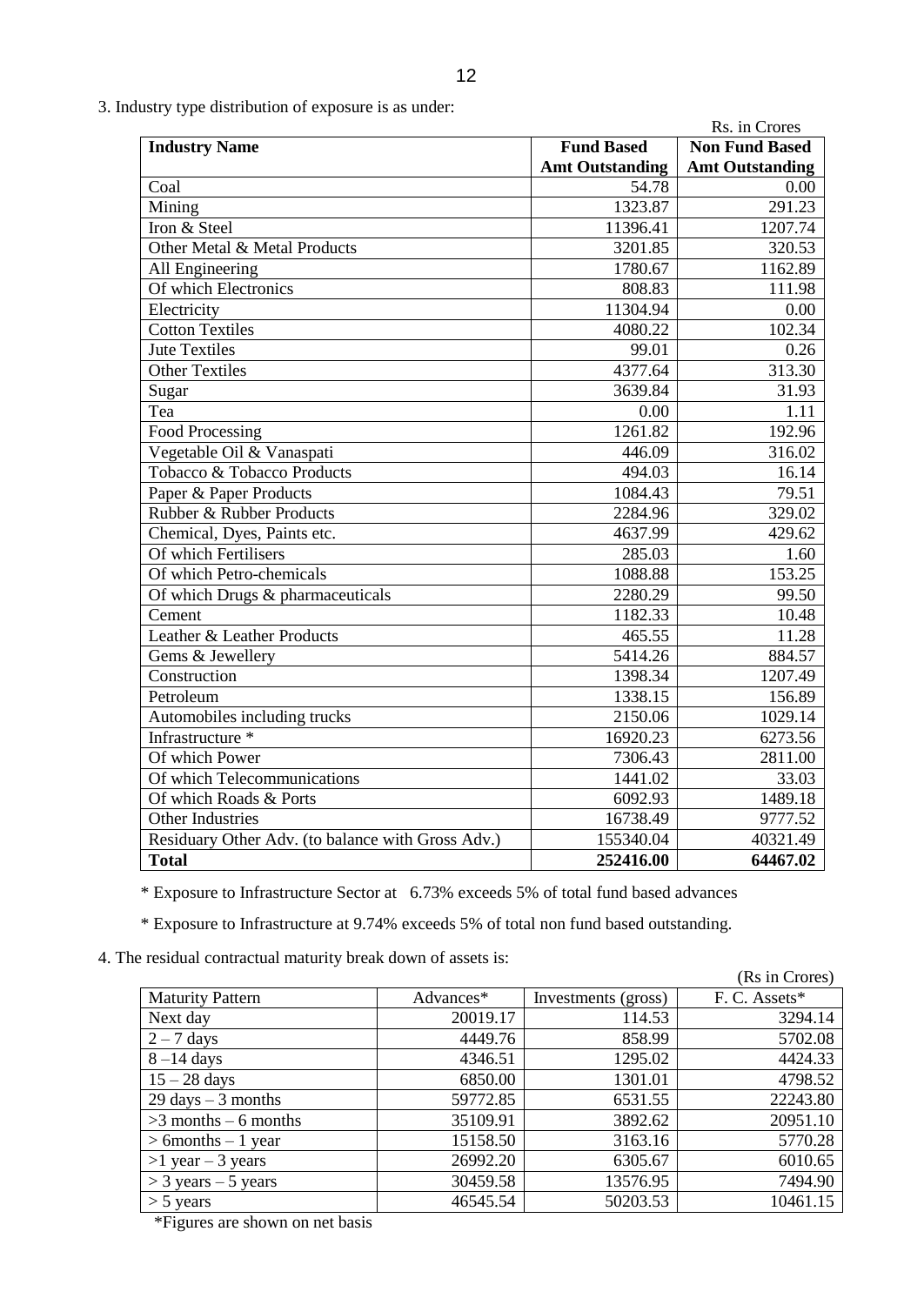5. The gross NPAs are:

| Category      | (Rs in Crores) |
|---------------|----------------|
| Sub Standard  | 3816.52        |
| Doubtful $-1$ | 974.03         |
| Doubtful $-2$ | 1039.64        |
| Doubtful $-3$ | 73.90          |
| Loss          | 9.52           |
| <b>TOTAL</b>  | 5913.61        |

6. The amount of net NPAs is Rs. 3666.18 crores.

7. The NPA ratios are as under:

- a. Gross NPAs to Gross Advances: 2.34%
- b. Net NPAs to Net Advances: 1.47%

8. The movement of gross NPA is as under:

|                                                          | (Rs in Crores) |
|----------------------------------------------------------|----------------|
| i) Opening balance at the beginning of the year          | 4829.68        |
| ii) Additions during the year                            | 5414.05        |
| iii) Reductions during the year                          | 4330.12        |
| iv) Closing balance at the end of the year $(i+iii-iii)$ | 5913.61        |

#### 9. The movement of provision for NPAs is as under:

|                                                                                | (Rs in Crores) |
|--------------------------------------------------------------------------------|----------------|
| i) Opening balance at the beginning of the year (excluding floating provision) | 2227.49        |
| ii) Provisions made during the year                                            | 2076.07        |
| iii) Write-off/write-back of excess provisions                                 | 2820.84        |
| iv) Closing balance at the end of the year $(i+iii-iii)$                       | 1482.72        |

10. The amount of non-performing investment is Rs. 587.01 crores.

11. The amount of provision held for non-performing investment is Rs. 391.67 crores

12. The movement of provisions for depreciation on investments is as under:

|                                                          | (Rs in Crores) |
|----------------------------------------------------------|----------------|
| i) Opening balance at the beginning of the year          | 689.72         |
| ii) Provisions made during the year                      | 436.89         |
| iii) Write-off/write-back of excess provisions           | 187.13         |
| iv) Closing balance at the end of the year $(i+iii-iii)$ | 939.48         |

### **Table DF-5**

# **Credit risk: disclosures for portfolios subject to the standardised approach**

## **Qualitative Disclosure**

a) For portfolios under the standardized approach:

 $\Box$  Names of credit rating agencies used, plus reasons for any changes;

 $\Box$  Types of exposure for which each agency is used; and

 $\Box$  A description of the process used to transfer public issue ratings onto comparable assets in the banking book;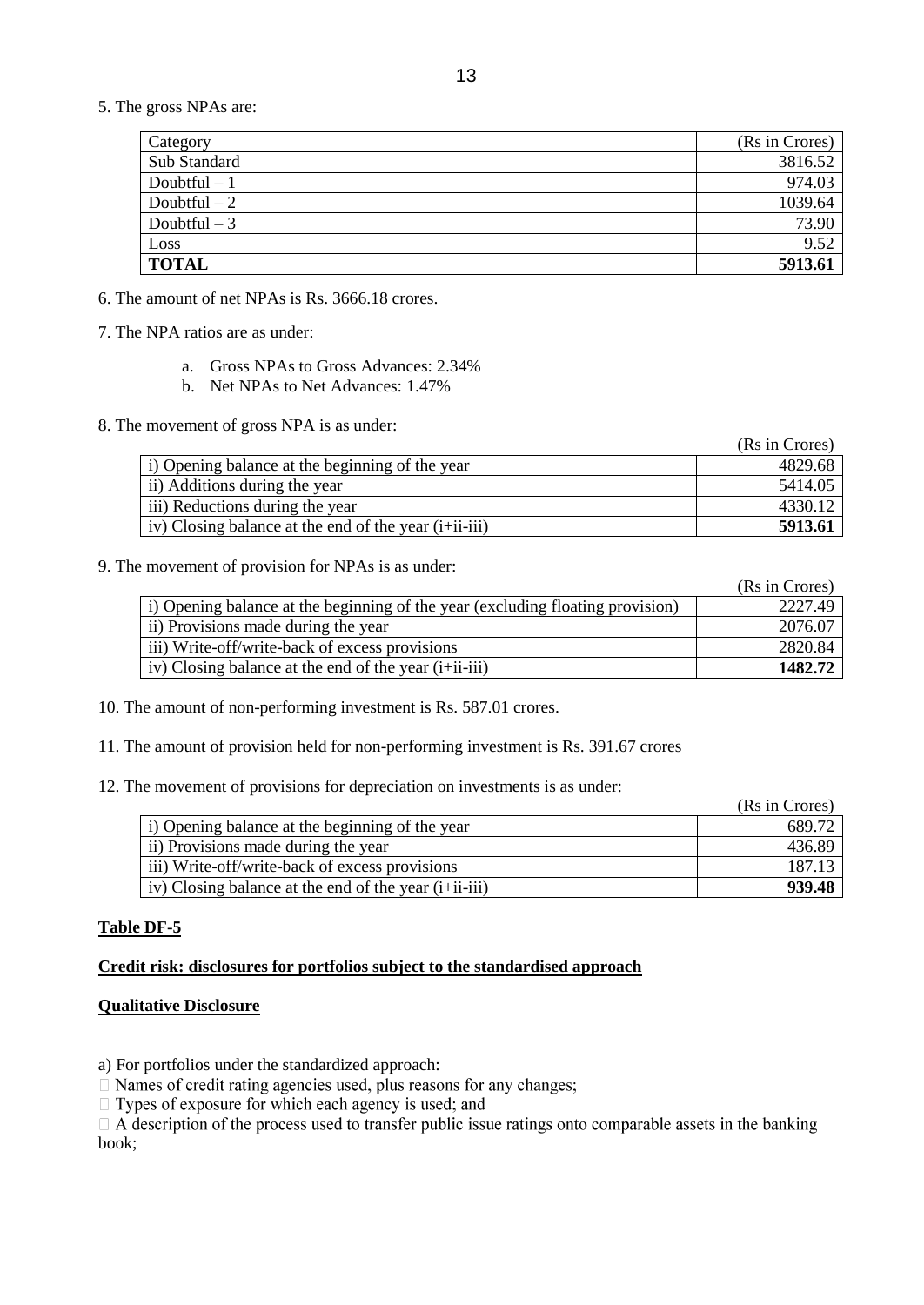### **A: BANK OF INDIA**

- 1. The Bank has approved using the general rating of the following credit rating agencies for risk weighting under the standardized approach for CRAR calculations **CRISIL, ICRA, Fitch India, and CARE for domestic claims and S&P FITCH and Moody's for claims on non-resident corporates, foreign banks and foreign sovereigns.** SME ratings are not being used, as they are not approved by RBI.
- 2. The ratings of all these agencies are being used for all exposures subjected to rating for risk weighting purposes under the standardized approach for CRAR calculations under Basel-II. The process used to transfer public issue ratings on to comparable assets in the banking book is as per regulatory requirements of RBI. The public ratings published by the rating agencies on their website are used for this purpose. Only, ratings which are in force as per monthly bulletin of the concerned rating agency and which have been reviewed at least once during the previous 15 months are used. For all the exposures on a particular counterparty, bank uses the rating of only one agency, even though these exposures are rated by more than one with exception being where each of the exposures is rated by only one of the approved rating agencies.
- 3. To be eligible for risk-weighting purposes, it is ensured that the external credit assessment takes into account and reflects the entire amount of credit risk exposure the bank has with regard to all payments owed to it. Even while extending an issuer or an issue specific rating to any other exposure on the same counterparty it is extended to the entire amount of credit risk exposure i.e., both principal and interest. External assessments for one entity within a corporate group is not used to risk weight other entities within the same group.
- 4. For assets that have contractual **maturity less than or equal to one year**, **short term ratings** are used while for other assets, **long term ratings** are used. For Cash Credit exposures long term ratings are taken.
- 5. Where an issuer has a long-term exposure with an external long term rating that warrants a risk weight of 150%, all unrated claims on the same counterparty, whether short-term or long-term, also receive a 150% risk weight, except incases where credit risk mitigation techniques are used for such claims. Similar is the case with short-term rating.
- 6. The long-term ratings assigned by the approved rating agencies are directly mapped to the risk weights under the Standardised Approach for long-term exposures. On the contrary, the *unrated short-term* claim on counter-party attracts a **risk weight of at least one level higher** than the risk weight applicable to the rated short-term claim on that counter-party. Issue-specific short-term ratings are used to derive risk weights for claims arising from the rated facility against banks and a corporate's shortterm rating is not used to support a risk weight for an unrated long-term claim.
- 7. If there are two ratings accorded by eligible credit rating agencies, which map into different risk weights, the higher risk weight is applied. If there are three or more ratings accorded by eligible credit rating agencies with different risk weights, the ratings corresponding to the two lowest risk weights are referred to and the higher of those two risk weights are applied, i.e., the second lowest risk weight.
- 8. The RW of the investment claim is based on specific rating by a chosen credit rating agency, where the claim is not an investment in a specific assessed issue:
- i. the rating applicable to the specific debt (where the rating maps into a risk weight lower than that which applies to an unrated claim) is applied to the bank's un-assessed claim only if this claim ranks *pari passu* or senior to the specific rated debt in all respects and the maturity of the un-assessed claim is not later than the maturity of the rated claim**, e**xcept where the rated claim is a short term obligation.
- ii. if either the issuer or single issue has been assigned a rating which maps into a risk weight equal to or higher than that which applies to unrated claims, an unrated claim on the same counterparty, is assigned the same risk weight as is applicable to the rated exposure, if this claim ranks *pari passu* or junior to the rated exposure in all respects.

## **B: PT Bank of India Indonesia Tbk (Subsidiary)**

PT Bank of India Indonesia Tbk has not approved any External Credit Rating Agency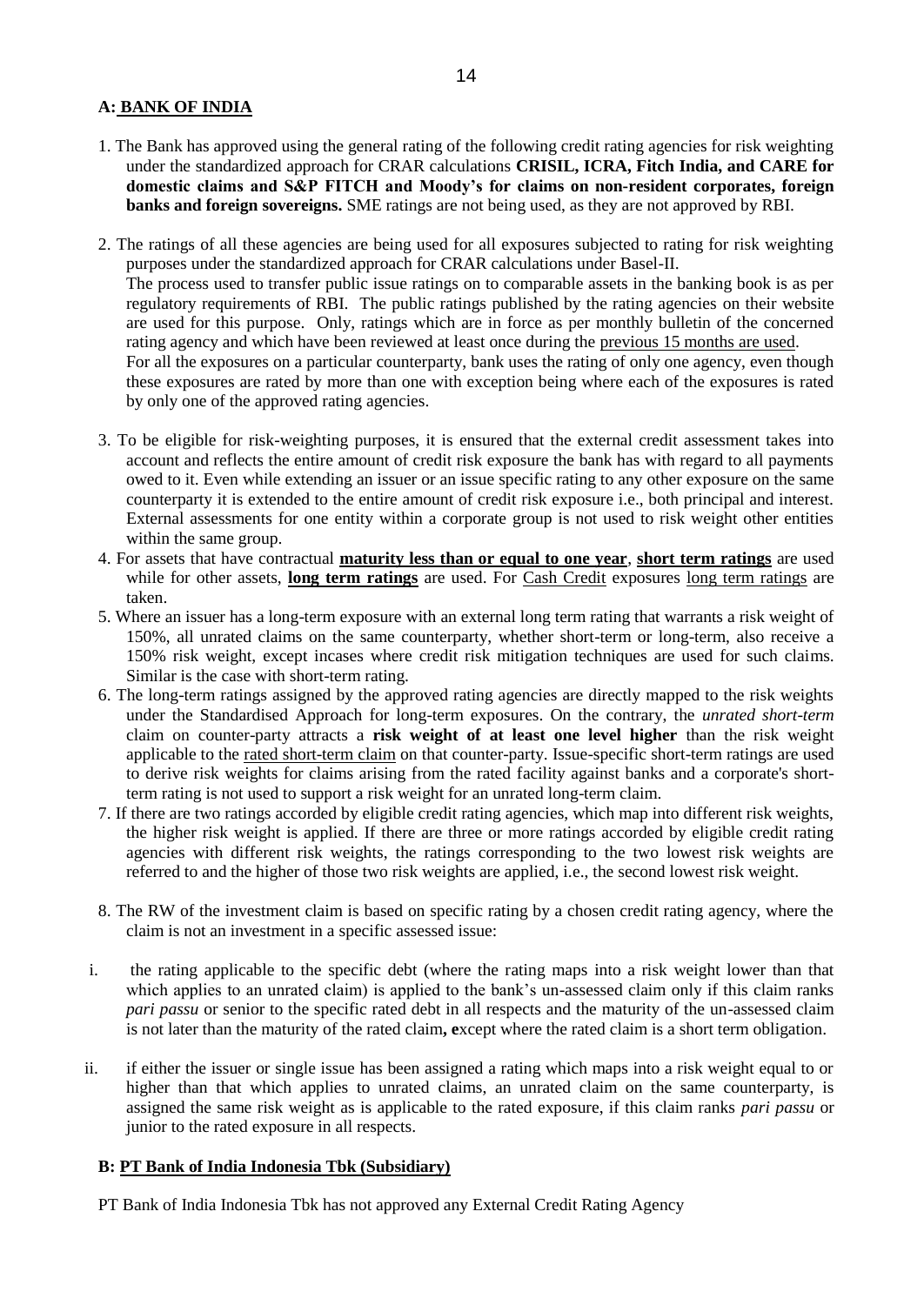### **C: Bank of India (Tanzania) Ltd (Subsidiary**)

As per prevailing norms in the Country credit rating is not required to be done by any external credit rating agency. There is no credit rating agency operating/working in the Country.

### **D: Bank of India (New Zealand) Ltd (Subsidiary)**

Credit risk is disclosed through General Disclosure Statement on quarterly basis as per the requirements

T

### **Quantitative Disclosures:**

| b) For exposure amounts after risk mitigation subject to the standardised<br>approach, amount of a bank's outstandings (rated and unrated) in the following<br>three major risk buckets as well as those that are deducted; |                                                                                               |
|-----------------------------------------------------------------------------------------------------------------------------------------------------------------------------------------------------------------------------|-----------------------------------------------------------------------------------------------|
| The total credit exposure of BOI Solo (excluding market related off balance<br>sheet items) of the bank (subject to standardized approach), are classified under<br>major risk buckets are as under: -                      |                                                                                               |
| $\Box$ Below 100 % risk weight:<br>$\Box$ 100 % risk weight:<br>$\Box$ More than 100 % risk weight:<br>$\Box$ Deducted                                                                                                      | <b>Rs. 299058 Crores</b><br><b>Rs. 137156 Crores</b><br><b>Rs.</b> 23834 Crores<br><b>NIL</b> |

### **Table DF-6 Credit risk mitigation: disclosures for standardised approaches**

### **Qualitative Disclosures**

(a) The general qualitative disclosure requirement with respect to credit risk mitigation including:

- $\Box$  policies and processes for collateral valuation and management;
- $\Box$  a description of the main types of collateral taken by the bank;
- $\Box$  the main types of guarantor counterparty and their creditworthiness; and
- $\Box$  information about (market or credit) risk concentrations within the mitigation taken

### **A: BANK OF INDIA**

- 1. Credit Risk Mitigation is a proactive management tool designed to protect entity's earnings from loss both in good and bad times. Banks employ various methods and techniques to reduce the impact of the credit risks they are exposed to in their daily operations. Such a process is termed as credit risk mitigation and some of the credit risk mitigation techniques are permitted to be used by the supervisor for reducing the capital charge after adjustment for value, currency mismatch and maturity mismatch. The Credit Risk Mitigants (CRM) recognized under the New Capital Adequacy Framework (Basel II) are as follows:
	- (1) Collateralised transactions
	- (2) On-balance-sheet-netting
	- (3) Guarantees

### **2**. **Eligible financial collateral**:

All collaterals are not recognised as credit risk mitigants under the Standardised Approach. The following are the financial collaterals recognised

- i. Cash and Deposits including deposits in foreign currency.
- ii. Gold: benchmarked to 99.99% purity.
- iii. Securities issued by Central and State Governments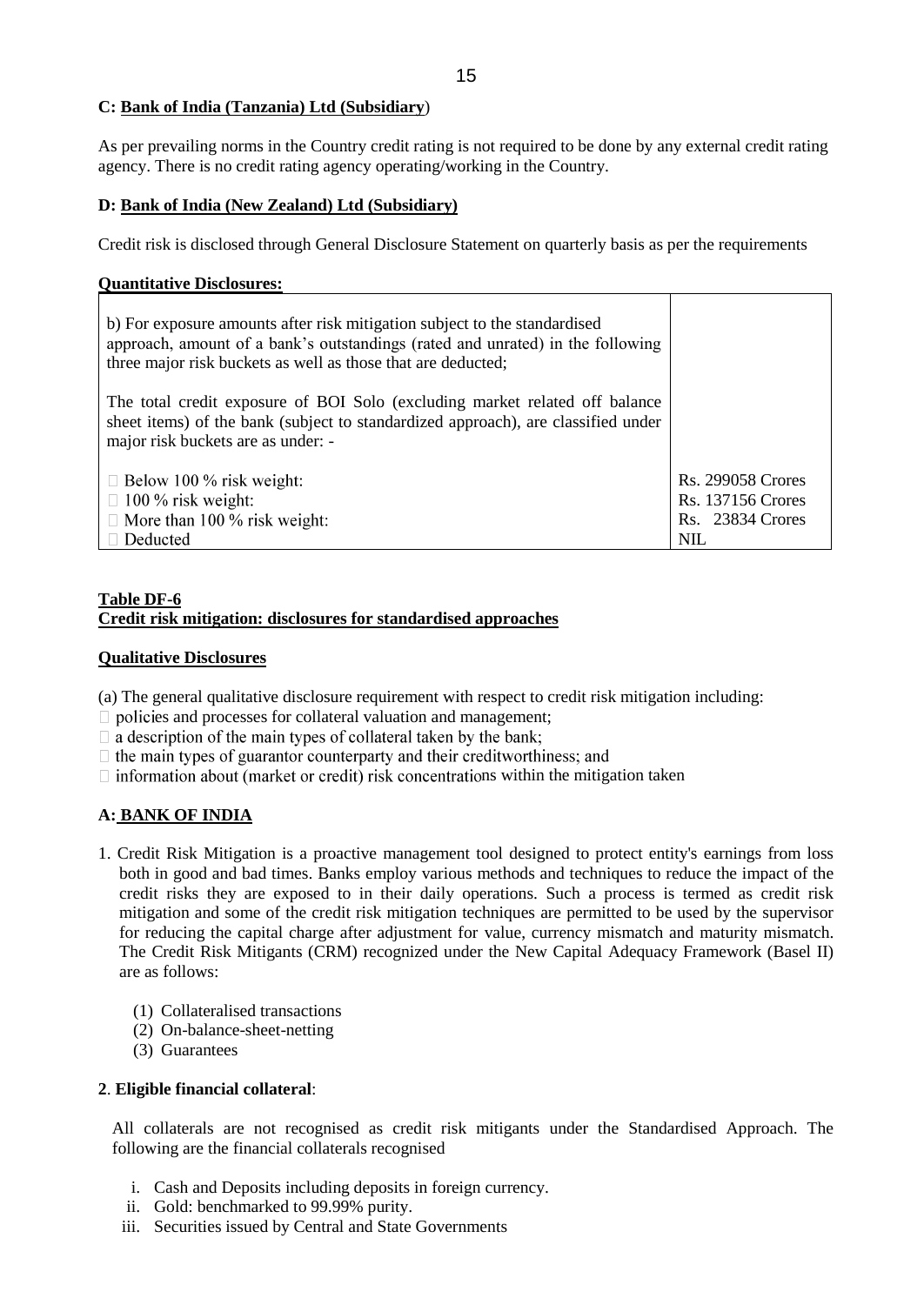- iv. Kisan Vikas Patra and National Savings Certificates
- v. Life insurance policies
- vi. Debt securities -Rated subject to conditions.
- vii. Debt securities not rated issued by banks subject to conditions
- viii. Units of mutual funds subject to conditions

There are certain additional standards for availing capital relief for collateralized transactions, which have direct bearing on the management of collaterals, and these aspects are taken into account during Collateral Management.

#### **3. On-balance-sheet-netting**

On-balance sheet netting is confined to loans/advances (treated as exposure) and deposits (treated as collateral), where Bank has legally enforceable netting arrangements, involving specific lien with proof of documentation and which are managed on a net basis.

#### **4. Guarantees**

Where guarantees are direct, explicit, irrevocable and unconditional, bank takes account of such credit protection in calculating capital requirements. The r**ange of eligible guarantors/ counter guarantors includes**:

- (i) Sovereigns, sovereign entities (including BIS, IMF, European Central Bank and European Community as well as certain specified MDBs, ECGC and CGTSME), banks and primary dealers with a lower risk weight than the counterparty;
- (ii) Other entities rated AA or better.
- 5. The Bank has a well-defined Collateral Management policy, which provides the controlling framework to ensure collateral is used optimally. This is a key component in mitigating the credit risks inherent in lending. The Bank accepts both tangible and intangible securities. Tangible Securities are either in physical form or such other material form like cash margin, Deposits with Banks, Gold or such other precious metals, Shares NSC/KVP/Life Insurance Policies. The intangible securities are –Bank Guarantees / Letters of Credit, book debts, Letter of Comfort, Letter of Negative Lien, Unregistered Charge etc. The common ways for obtaining security for moneys lent are - Mortgage, Pledge, Hypothecation and lien The assets created out of the bank"s credit exposure are as a general rule charged to the bank by way of first charge on pari-passu basis.

Guarantees are normally insisted upon whenever available/permissible

The main types of guarantors are: -

- i) Central/State Government and Central Government sponsored agencies like DICGC, CGTMSE, and ECGC.
- ii) Promoters/Major owners of corporates.
- iii) Individual Guarantees of relatives in case of individuals
- 6. The various aspects of collateral management are -

Minimum conditions for the acceptance of collateral: For collateral to be valid and enforceable the bank ensures that the assets accepted as collateral are marketable, legally enforceable and can be taken control of if necessary .It is also ensured that the market value of the asset is readily determinable or can be reasonably established and verified. For internal control purposes, the bank has a list of types of assets acceptable as collateral and the maximum loan to value ratio for each of these assets taken as primary security. The bank also takes into account statutory restriction while taking collaterals.

- (b) Validity of collateral;
	- i) Enforceability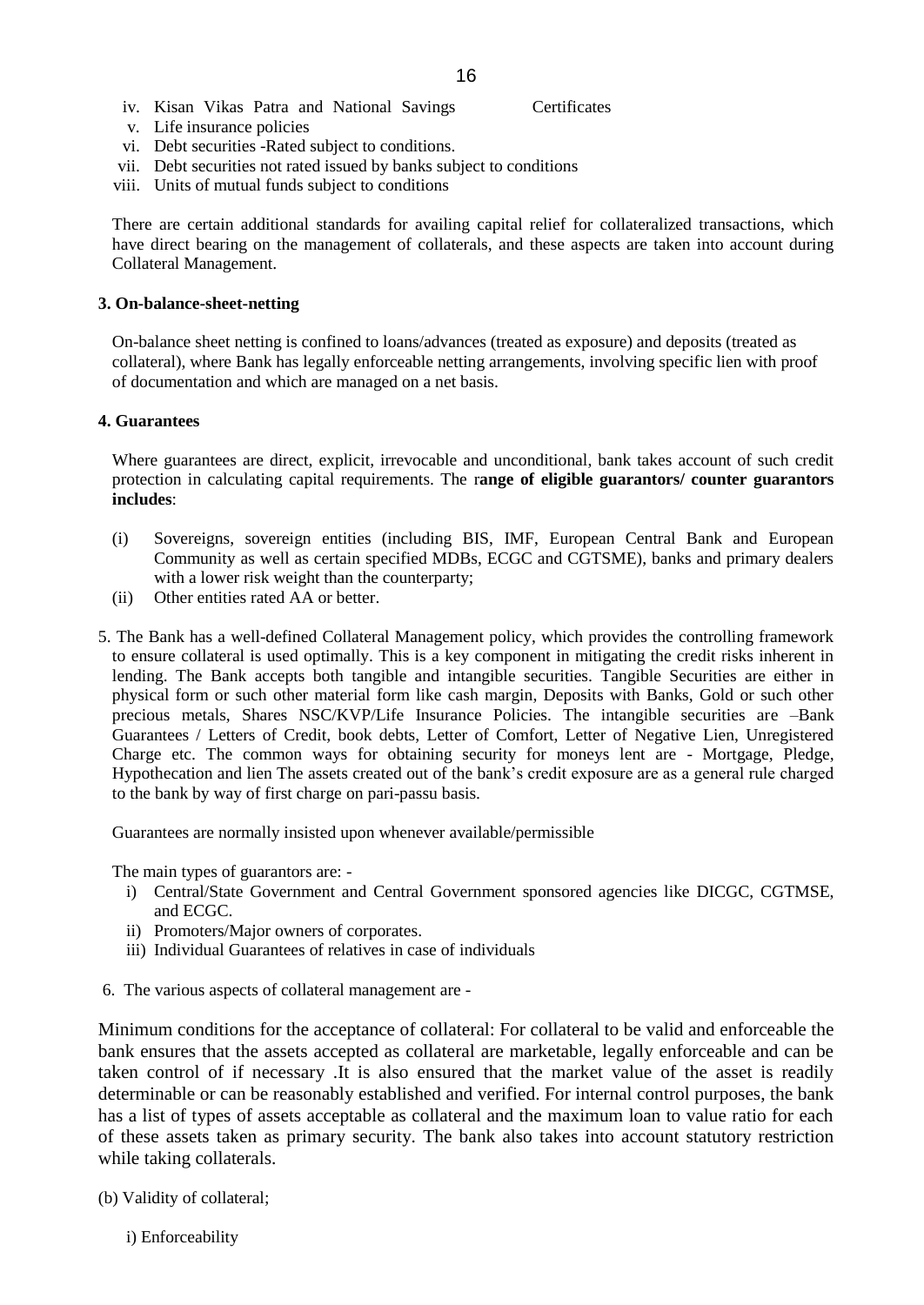Bank ensures that credit documentation supporting the collateral, is legally enforceable in all relevant jurisdictions and empowers the Bank to apply the collateral freely to discharge the borrower's obligations.

ii) Title and ownership

Bank always verifies the existence and ownership of the assets being received as collateral before acceptance and ensures that there is no prior claim by any other party on the said collateral. Bank secures its control of the collateral prior to the draw down of credit facilities. Information on collaterals is provided to Top Management periodically to facilitate management of credit risk. Charges on collaterals are promptly registered with the relevant authorities wherever applicable.

c) Loan-to-value ratios

Bank has specified the maximum loan-to-value ratio (margin) for major types of asset to be accepted as primary security. Such ratios are commensurate with the relative risk of the assets and should be able to provide an adequate buffer against potential losses in realising the collateral

d) Valuation

Bank has a Board approved policy in place for valuation of properties accepted for bank's exposures, where Basis of valuation, Qualification of Valuer and Frequency of revaluation are laid down for compliance across the bank.

- (e) Safe keeping of collateral and control to their access Authority and responsibility has been delegated to relevant individuals and departments for approving the acceptance, monitoring or safe custody of collaterals
- (f) Additional / Replacement of collateral; Procedures for requesting additional collateral are clearly documented
- (g) Insurance;

All eligible collaterals except those specially exempted are covered by insurance for relevant risks and detailed guidelines for the same are in place

 (h) Sale of collateral; The Bank has clear and robust procedure for the timely liquidation of collateral.

## **B: PT Bank of India Indonesia Tbk (Subsidiary)**

PT Bank of India Indonesia Tbk has policy and processes for collateral valuation, based on Bank of Indonesia Regulation and national discretions for mortgage loan. Independent appraisal of the collateral is made if the sanction limit of the loan is above INR 2.20 Crores. Liquidation value is calculated based on type of collateral. Collateral value is reviewed every year. The main type of collateral taken is Land  $\&$ Buildings. Generally personal or third party guarantee is not taken. Sectoral caps in lending are in place to take care of concentrations. The Bank has no major risk concentrations of collaterals or credit risk mitigants.

## **C: Bank of India (Tanzania) Ltd & Bank of India (New Zealand) Ltd (Subsidiaries)**

The collaterals is obtained in the form of Bank"s own Term Deposit receipts, Legal Mortgage over Immovable properties, Hypothecation charge over movable assets of the company, Pledge of shares etc. As per regulatory requirements maximum exposure limits on single borrower/group are as detailed under

| Collateral position                                               | limit (as % of core capital) |
|-------------------------------------------------------------------|------------------------------|
| 1) Secured by collateral the value of which is at least           |                              |
| a) 125% of the credit accommodation secured by it (fully secured) | 25%                          |
| b) Secured by collateral the value of which is less than 125%     |                              |
| Of the credit accommodation secured by it (partly secured)        | 10%                          |
| c) Unsecured                                                      | 5%                           |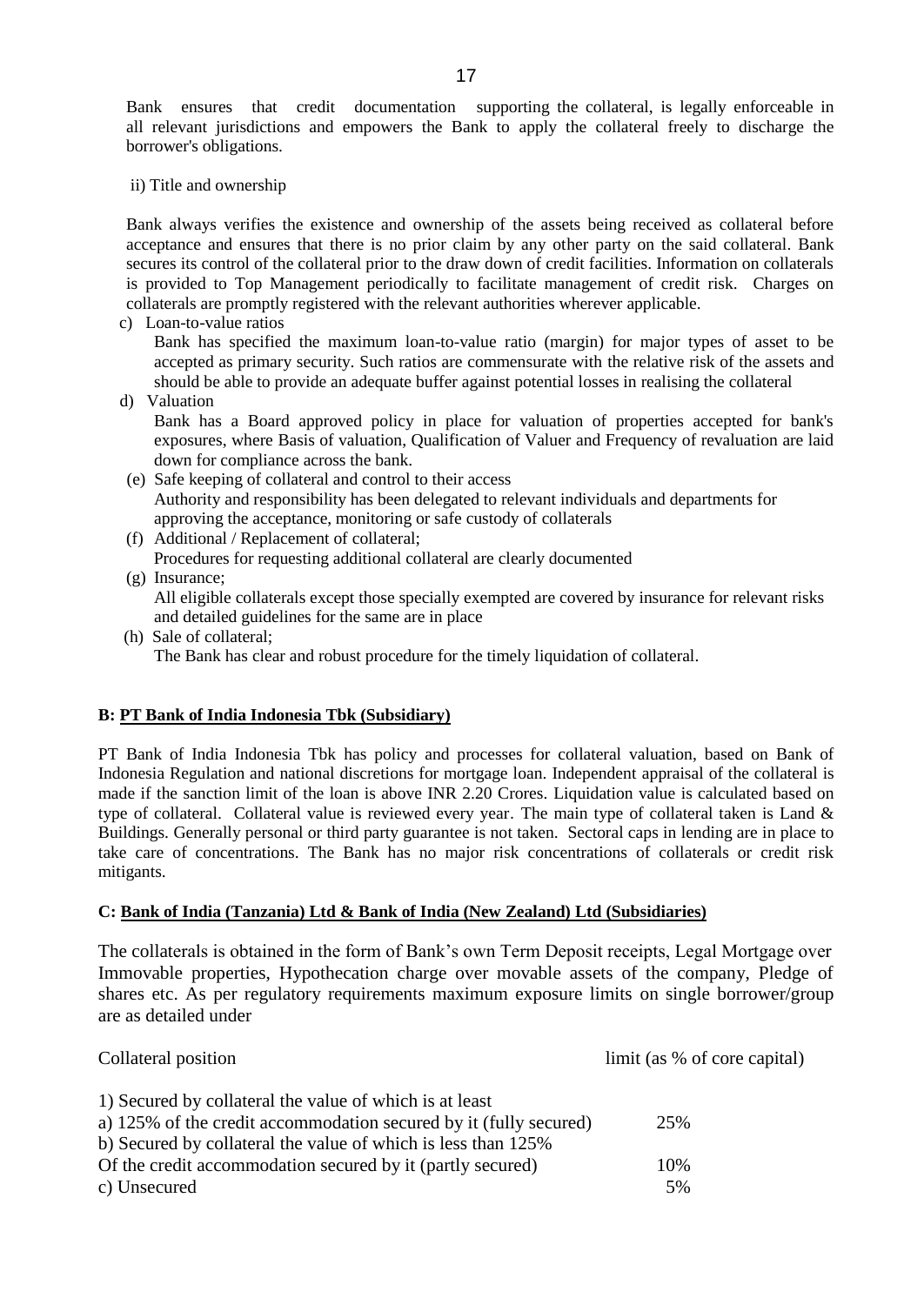### **Quantitative Disclosures:**

| (b) For each separately disclosed credit risk portfolio the total exposure (after,             |                         |
|------------------------------------------------------------------------------------------------|-------------------------|
| where applicable, on $-$ or off balance sheet netting) that is covered by eligible             |                         |
| financial collateral: after the application of haircuts. BOI Solo.                             | <b>Rs. 72784 Crores</b> |
| (c) For each separately disclosed portfolio the total exposure (after, where                   |                         |
| applicable, on $-$ or off balance sheet netting) that is covered by                            |                         |
| guarantees/credit derivatives (whenever specifically permitted by RBI). BOI   Rs. 18400 Crores |                         |
| Solo.                                                                                          |                         |

## **Table DF-7**

### **Securitisation: disclosure for standardised approach**

### **Qualitative Disclosures**

# **A: BANK OF INDIA**

The Bank has no Securitization Exposure as on 31.03.2012.

## **B: PT Bank of India Indonesia Tbk (Subsidiary)**

(a) The general qualitative disclosure requirement with respect to securitisation, including a discussion of:

(i) The bank"s objectives in relation to securitisation activity, including the extent to which these activities transfer credit risk of the underlying securitised exposures away from the bank to other entities;

(ii) The roles played by the bank in the securitisation process31 and an indication of the extent of the bank"s involvement in each of them; and

(iii) The regulatory capital approach that the bank follows for its securitisation activities.

(b) Summary of the bank"s accounting policies for securitisation activities, including:

(i) Recognition of gain on sale; and

(ii) Key assumptions for valuing retained interests, including any significant changes since the last reporting period and the impact of such changes;

(c) Names of ECAIs used for securitisations and the types of securitisation exposure for which each agency is used.

(d) The total outstanding exposures securitised by the bank and subject to the securitisation framework by exposure type.

(e) For exposures securitised by the bank and subject to the securitisation framework:

(i) Amount of impaired/past due assets securitised; and

(ii) Losses recognised by the bank during the current period broken down by exposure type.

(f) Aggregate amount of securitisation exposures retained or purchased broken down by exposure type.

(g) Aggregate amount of securitisation exposures retained or purchased broken down into a meaningful number of risk weight bands. Exposures that have been deducted entirely from Tier 1 capital, credit -enhancing I/Os deducted from Total Capital, and other exposures deducted from total capital should be disclosed separately by type of underlying exposure type.

(h) Summary of securitisation activity presenting a comparative position for two years, as a part of the notes on Accounts to the balance sheet:

(i) Total number and book value of loan assets securitised – by type of underlying assets;

(ii) Sale consideration received for the securitised assets and gain/loss on sale on account of securitisation; and

(iii) Form and quantum (outstanding value) of services provided by way of credit enhancement, liquidity support, post-securitisation asset servicing, etc.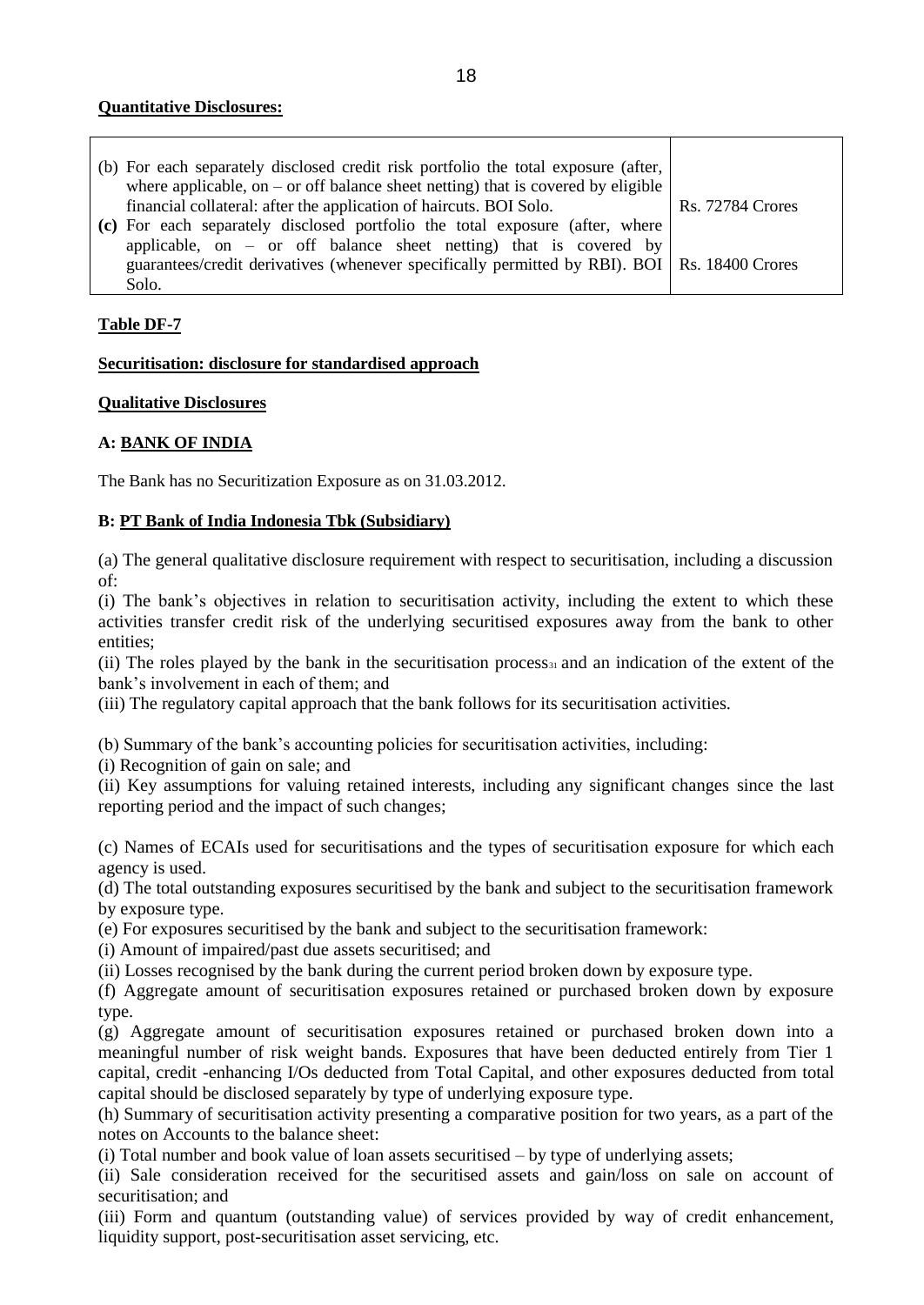## **C: Bank of India (Tanzania) Ltd & Bank of India (New Zealand) Ltd (Subsidiaries)**

Not Applicable

### **Quantitative Disclosures**

### **A: BANK OF INDIA**

Not Applicable

### **B: PT Bank of India Indonesia Tbk (Subsidiary)**

Nil

## **C: Bank of India (Tanzania) Ltd & Bank of India (New Zealand) Ltd (Subsidiaries)**

Not Applicable

### **Table DF-8**

### **Market risk in trading book**

### **Qualitative disclosures**

(a) The general qualitative disclosure requirement for market risk including the portfolios covered by the standardised approach.

### **A: BANK OF INDIA**

In Trading book the Bank holds "Held for Trading "(HFT) and "Available for Sale "(AFS) portfolios of investments. The rest of the assets – i.e. Investments under Held to Maturity portfolio and advances are treated as Banking Book. Given below is brief description of the Market Risk Management objectives and policies.

### **(i) Strategies and Processes:**

Under Market Risk Management, Liquidity Risk, Interest Rate Risk, Foreign Exchange Risk, and Equity Price risk are monitored. Bank is not currently trading in commodities.

### Liquidity Risk

Gap analysis is followed for monitoring Liquidity risk on a fortnightly basis. Prudential limit - for percentage of cumulative gap to cumulative outflow - based on Reserve Bank of India guidelines for the short-term buckets up to 28 days is monitored. Besides, prudential limits are in place for market borrowing – Daily and average call borrowing – Inter Bank Liabilities, Purchased funds etc.

High value bulk deposits are monitored on a weekly basis. Short-term dynamic liquidity statement is prepared on a fortnightly basis to assess the liquidity position, which takes into account the business growth. A contingency funding plan is in place to meet the emergencies. The plan is tested on a quarterly basis. Stress Testing is also done on a quarterly basis to assess possible loss to Bank if there is any liquidity crisis and if funds are to be raised from the market to meet the contingencies.

### Interest Rate Risk

Gap analysis is used to assess the impact on the Net Interest Income of the bank for the next 12 months and till the next financial year. The Bank also uses duration gap analysis. Prudential limits have been fixed for duration of liabilities. Bank's investments portfolio is monitored on basis of duration analysis.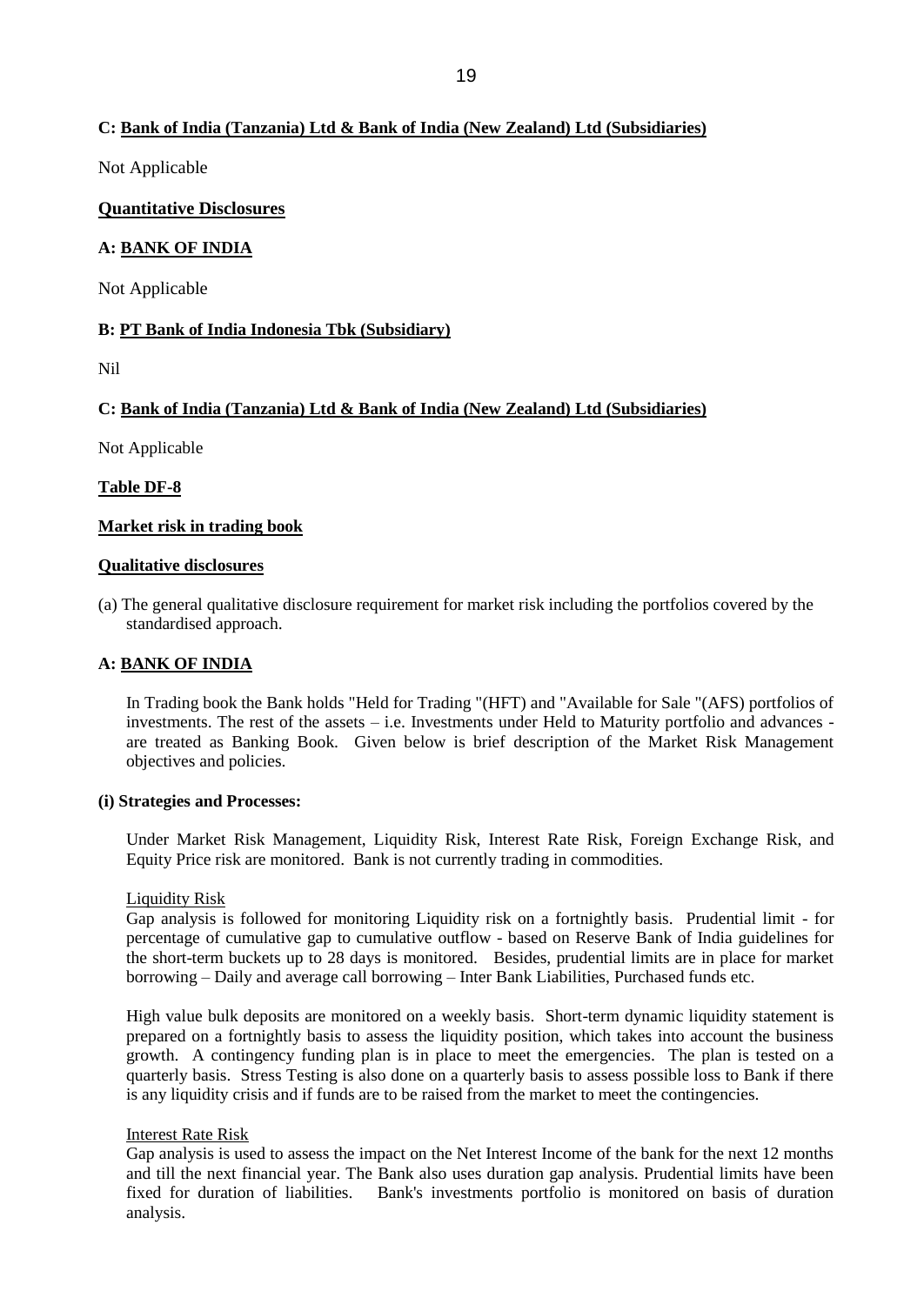20

VaR methodology is followed for dated securities under SLR and Non SLR (domestic) Prudential limits for VaR have been fixed and daily monitoring is being done and reported to Top Management. Foreign investments in dated securities are normally hedged and the interest rate risk is minimal. VaR limits are also fixed for Foreign Exchange position.

Stress Testing is done to assess the impact on Economic Value of Equity by infusing a shock of change in market rate by 200 basis points.

#### Foreign Exchange Risk

The Bank has fixed maximum daylight and overnight exposure for foreign exchange exposure in various currencies. Also, stop loss limit, take profit limit and single deal limits are in place for monitoring the forex operations of the dealers.

Derivative transactions are monitored by fixing prudential limit for net open position and a cap for PV01 on the outstanding derivatives.

#### Equity Price Risk

The bank's domestic investment policy has fixed stop loss limits for equity dealers. Daily reporting to Top Management on the transactions and profit is done.

#### **(ii) Structure and Organisation of Market Risk Management function:**

Risk Management is a Board driven function supported by three levels-. Risk Management Committee of the Board for overseeing and issuing directions, wherever necessary / approving Risk Management Policies etc., Asset Liability Management Committee (ALCO) who consider policy issues and with ALM Cell providing support at the ground level. Asset Liability Management Committees are operational at foreign centres also.

#### **(iii) Scope and nature of risk reporting and / or measurement systems:**

In respect of domestic business the guidelines stipulated by RBI for managing Market Risk is followed such as – Preparation of Interest Rate Sensitivity statement on a monthly basis – Duration analysis of investments in the Trading book on a daily basis – VaR calculation of trading book investments on a daily basis excepting the equity portfolio – conducting stress test for liquidity risk / market risk on a quarterly basis. – Duration analysis of domestic balance sheet and impact on the Economic Value of Equity on a quarterly basis. Interest Rate sensitivity is reviewed on a monthly basis at the foreign centres and on a quarterly basis by ALCO at the corporate level

Various prudential measures have been put in respect of market borrowing and lending in conformity with RBI guidelines for monitoring liquidity risk. Structural Liquidity statement is prepared on monthly basis and Short Term Dynamic Liquidity statement on a fortnightly basis and reported to ALCO. Structural liquidity of international operations is being done on a quarterly basis at the corporate level.

The results of the Quarterly study on Stress Testing and Impact on Economic Value of Equity is reported to ALCO. Trading book position – Duration and VaR is reported daily to Top Management.

### **(iv) Policies for hedging and / or mitigating risk.**

Detailed policies are operational for Asset Liability Management and Market Risk Management, which deal in detail the various strategies and processes for monitoring Market Risk.

### **B: PT Bank of India Indonesia Tbk (Subsidiary)**

The Market risk impact for the bank is negligible. PT Bank of India Indonesia is exempted for Market Risk as its transaction is below USD 2 Mn as per local Regulations.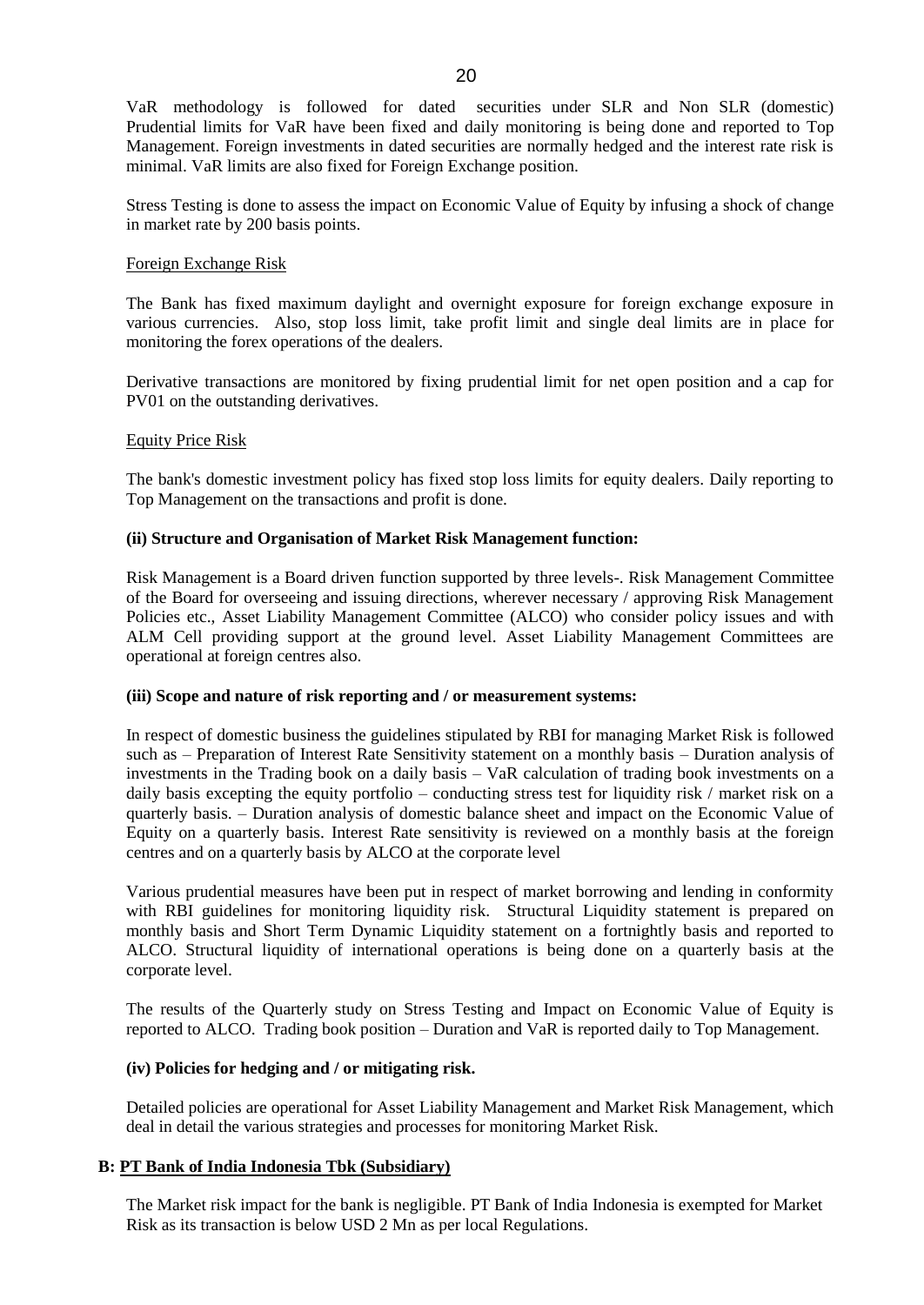### **C: Bank of India (Tanzania) Ltd (Subsidiary**)

- i. Market risk: Market risk arises from open positions in interest rate, currency and equity products. The board sets limits and reviews it at regular interval on the risk that may be accepted. Further the exposure is monitored on daily basis.
- ii. Liquidity risk: The bank is exposed to daily calls on its available cash resources from overnight deposits, current accounts, maturing deposits, loans drawn and guarantees, from margin and other calls on cash settlement. The board has set limit based on their experience of the minimum proportion of maturing funds available to meet such calls and on the minimum level of inter-bank and other borrowing facility that should be in place to cover withdrawals at unexpected levels of demand.
- iii. Interest rate risk: The bank is exposed to various risks associated with the effect of fluctuation in the prevailing levels of market interest rates on its financial position and cash flow. The bank has the discretion to change the rates on deposits, loans and advances in line with changes in market trend. These measures minimize the bank"s exposure to interest rate risk.
- iv. Currency risk: The bank is exposed to the risk that the value of a financial instrument will fluctuate due to changes in foreign exchange rate. The bank is involved in foreign currency market only to the extent of buying and selling to the extent of required currency. The bank is not involved in foreign currency forward contracts and thus the risk is limited.

### **D: Bank of India (New Zealand) Ltd (Subsidiary)**

## Currency risk:

The bank is exposed to the risk that the value of a financial instrument will fluctuate due to changes in foreign exchange rate. The bank is involved in foreign currency market only to the extent of buying and selling to the extent of required currency. The bank is not involved in foreign currency forward contracts and thus the risk is limited.

### **Quantitative disclosures**

| (b) The capital requirements for: |                          |
|-----------------------------------|--------------------------|
| $\Box$ interest rate risk:        |                          |
| $\Box$ equity position risk: and  | <b>Rs1059.07 Crores</b>  |
| $\Box$ foreign exchange risk:     | <b>Rs. 169.25 Crores</b> |
|                                   | Rs. 9.00 Crores          |

### **Table DF-9**

### **Operational risk**

### **Qualitative disclosures**

In addition to the general qualitative disclosure requirement, the approach (es) for operational risk capital assessment for which the bank qualifies.

## **A: BANK OF INDIA**

The Bank assesses and identifies operational risks inherent in all the material products, processes and systems under different Lines of Business on ongoing basis. All new products, activities and systems are being routed through Committee on Operational Risk Management (CORM). The Loss Data analysis is done on half yearly basis to assess the high-risk prone product and business lines and adopt mitigating measures.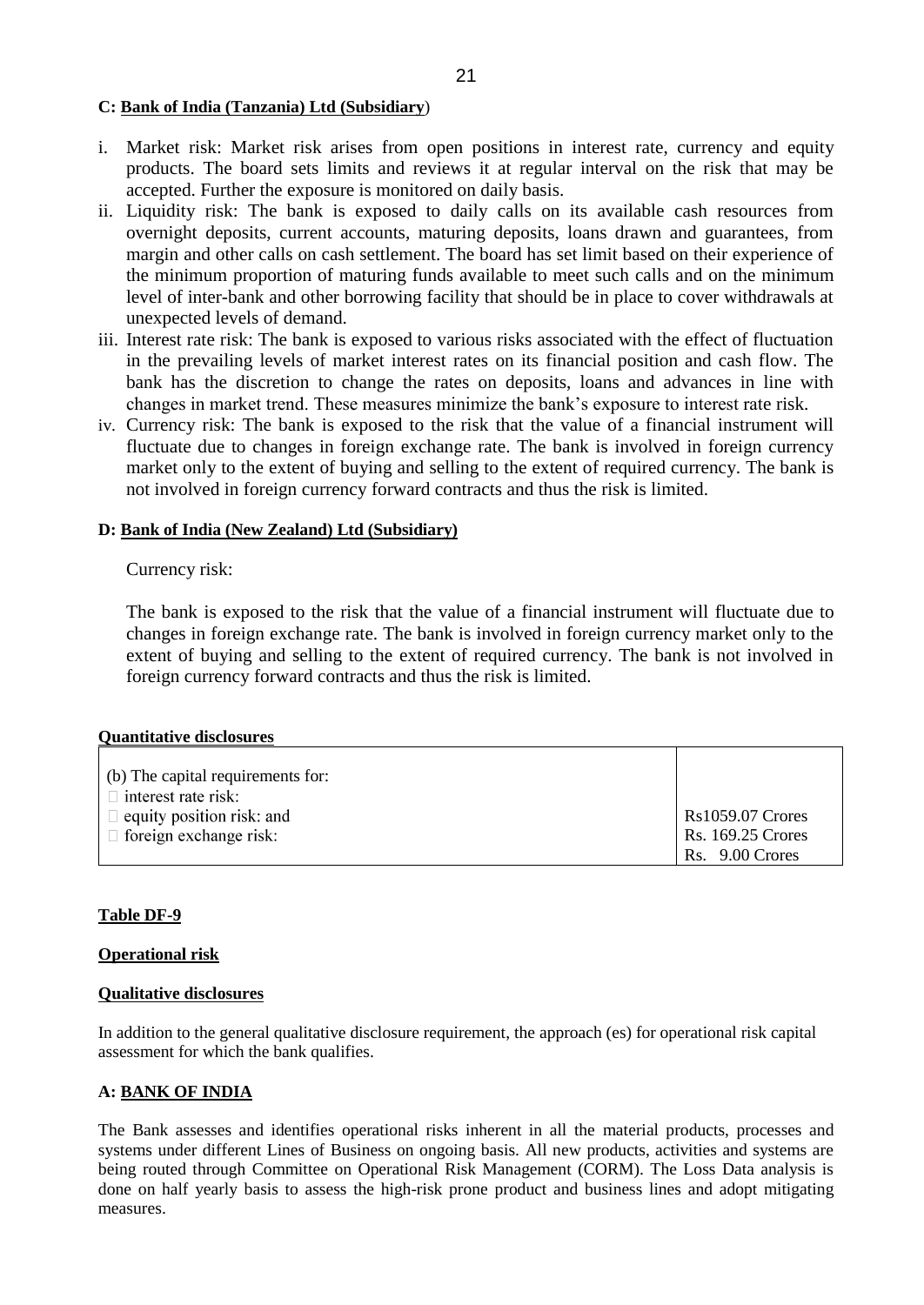The Board after clearance by the Risk Management Committee of Directors (R Com) decides on policies on Operational Risk Management. Down below is the CORM headed by Executive Director. The Chief Risk Officer implements the directives of R.Com and overseas day-to-day Operational Risk Management. The committee of Business Operational Risk Managers (BORM) and Risk Management Specialists gives feedback on the Risk and Self-assessment, Key Risk Indicators, mapping of products to Business Lines, etc. Branch levels KRIs are tracked through Zonal office and Bank Level KRIs are tracked through I  $&$  A Department H. O. on half yearly basis.

Risk reporting in the form of Fraud Analysis, Loss Data Analysis and Impact Frequency Analysis is done to R.Com. Risk related reporting on Housekeeping matters, Reconciliation etc. is done to CORM periodically. Fraud and related reporting is done to Audit Committee of Board. Operational Risk Capital Charge is quantified through Basic Indicator Approach. The regulatory reporting is tested on reliability and timeliness parameters.

Bank adopts best practices in Risk Management. Risk Management function works in close coordination with the committee of Business Operational Risk Managers (BORM) and Operational Risk Management Specialists and Inspection and Audit function who conduct Risk Based Audit which also helps in putting in place additional risk mitigation and control measures.

## **B: PT Bank of India Indonesia Tbk (Subsidiary)**

Bank adopts best practices in operational risk management, like segregation of duties, trainings, clear laid down procedures etc

## **C: Bank of India (Tanzania) Ltd** & **Bank of India (New Zealand) Ltd (Subsidiaries)**

Operational risk is the risk of direct or indirect loss arising from a variety of causes associated with the bank's processes, personnel, technology and infrastructure, and from external factors other than credit, market, liquidity risks such as those arising from legal and regulatory requirements and generally accepted standards of corporate behavior. Operational risk arises from all the bank"s activities.

The bank"s objective is to manage the operational risk so as to balance the avoidance of financial losses and damage to the bank"s reputation with overall cost effectiveness and to avoid control procedures that restrict initiate and creativity.

The primary responsibility for the development and implementation of controls to address operational risk is assigned to the senior management at each branch level. The responsibility is supported by the development of overall standards for management of operational risks in the following areas:-

- $\triangleright$  Requirements for appropriate segregation of duties, including the independent authorization of transactions;
- $\triangleright$  Requirements for the reconciliation and monitoring of transactions;
- $\triangleright$  Compliance with regulatory and other legal requirements;
- $\triangleright$  Documentation of controls and procedures;
- Requirements for the periodic assessment of operational risks faced, and the adequacy of controls and procedures to address the risks identified;
- $\triangleright$  Requirements for the reporting of operational losses and proposed remedial action;
- $\triangleright$  Development of contingency plans;
- $\triangleright$  Training and professional development;
- $\triangleright$  Ethical and business standards;
- $\triangleright$  Risk mitigation, including insurance where this effective.

### **Quantitative Disclosure:** Not Required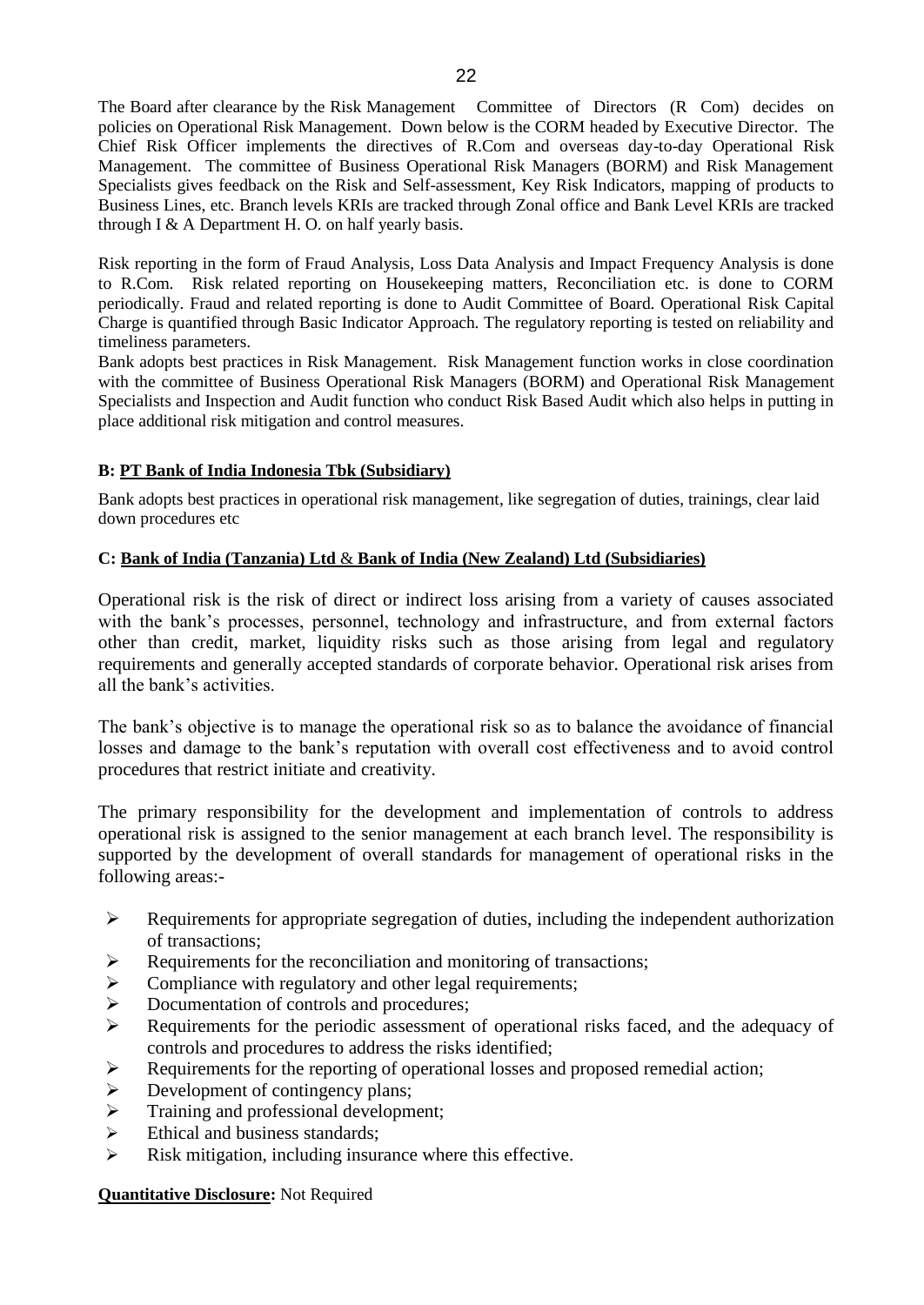#### **Table DF-10**

#### **Interest rate risk in the banking book (IRRBB)**

#### **Qualitative Disclosures**

(a) The general qualitative disclosure requirement, including the nature of IRRBB and key assumptions, including assumptions regarding loan prepayments and behavior of non-maturity deposits, and frequency of IRRBB measurement.

### **A: BANK OF INDIA**

Interest Rate Risk in banking book is calculated generally on a quarterly basis. Banking book includes all advances and investments held in Held to Maturity (HTM) portfolio.

The strategies & processes /structure & organization / scope and nature of risk reporting / policies etc are the same as reported under Table DF –8.

The methodology and key assumptions made in the IRRBB measurement are as follows Based on monthly information from data centre on the residual maturity of the advances and the deposits covering around 100% of bank"s business, Interest Rate Sensitivity statement is prepared with various time buckets, having regard to the rate sensitivity as well as residual maturity of different assets and liabilities.

The duration for each asset and liability is arrived at taking the midpoint of each time bucket as the maturity date and the average yield as coupon and taking the market rate for discounting purpose. For investments, the actual duration is taken, as data is available with full particulars. In respect of investments, the AFS and HFT portfolios are excluded for this exercise as the focus is on IRR in the Banking Book.

Using the above, Modified duration of liabilities and assets for each bucket is calculated and the impact on their value for a change in interest rate by 1% is reckoned By adding up, the net position is arrived at to determine as to whether there will be a positive increase in the value or otherwise.

### **Assumptions:**

The interest rate moves uniformly across all time buckets and for all assets.

In respect of demand deposits – savings and current – the same are distributed as per the RBI guidelines on stress testing.

Generally the bank follows RBI guidelines on stress testing while calculating the IRRBB including selection of coupon rate / discount rate / taking midpoint of each time bucket as the maturity date etc.

Re-pricing of Base Rate/BPLR linked advances has been taken in the 3 to 6 months bucket.

### **B: PT Bank of India Indonesia Tbk (Subsidiary)**

In terms of present Regulation PT Bank of India Indonesia Tbk does not require IRRBB disclosures. Bank of Indonesia may introduce it in future as it is currently making an impact study.

### **C: Bank of India (Tanzania) Ltd & Bank of India (New Zealand) Ltd (Subsidiaries)**

The bank is exposed to various risks associated with the effect of fluctuation in the prevailing levels of market interest rates on its financial position and cash flow. The bank has the discretion to change the rates on deposits, loans and advances in line with changes in market trend. These measures minimize the bank's exposure to interest rate risk.